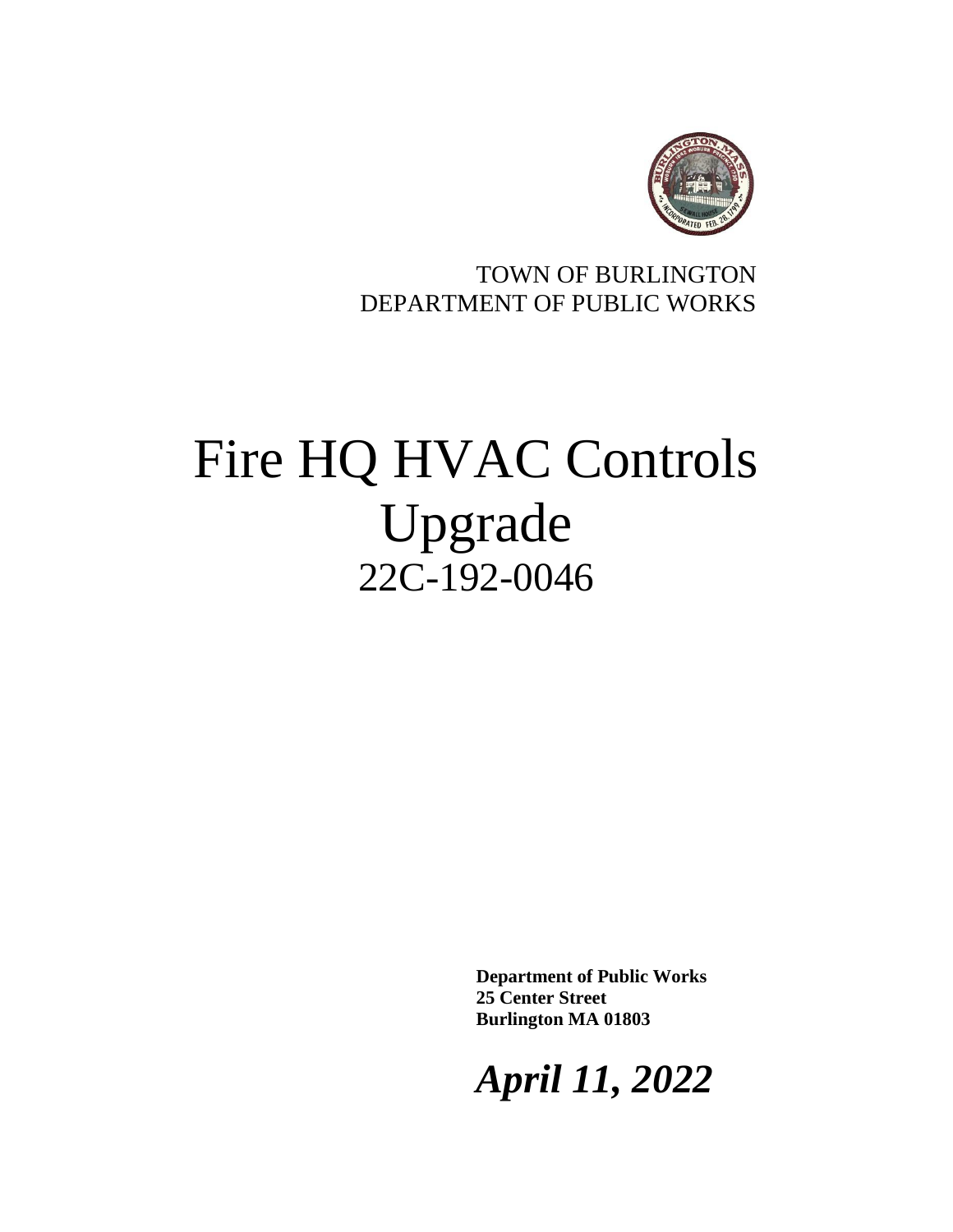# **Table of Contents**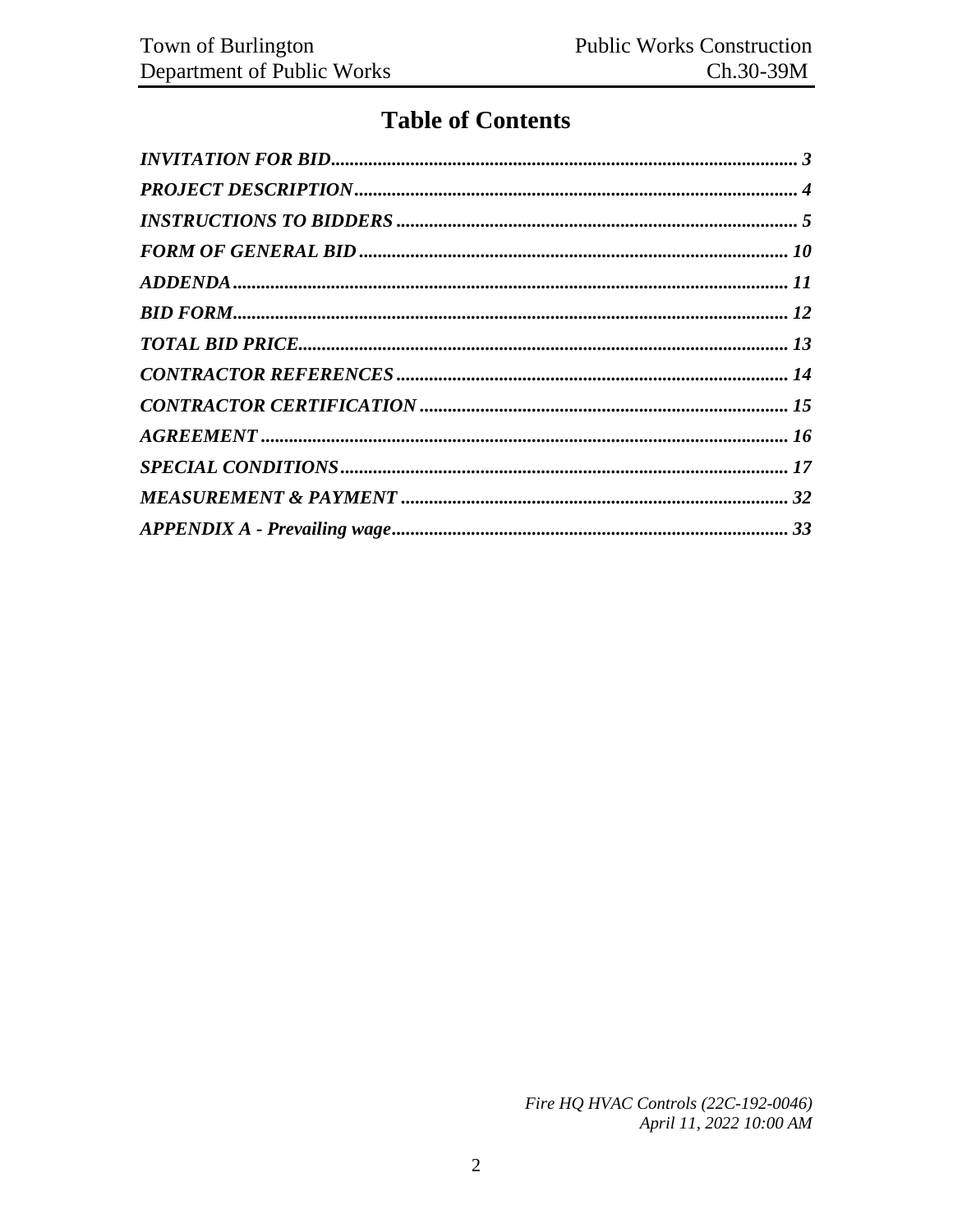# **INVITATION FOR BID**

<span id="page-2-0"></span>Sealed bids for Fire HQ HVAC Controls Upgrade must be **received** by Department of Public Works, Town Hall Annex, 25 Center Street, Burlington, Massachusetts, 01803 until **April 11, 2022 10:00 AM** and will be publicly opened and read aloud.

- Specifications and bid forms are available on the Town's website site at [www.burlington.org,](http://www.burlington.org/) on the DPW's page under the Projects Out to Bid tab after March 23rd, 2022 10:00 AM or for a \$50 reproduction fee at the Department of Public Works, 25 Center Street, Burlington, MA 01803.
- Bids for this project will only be accepted by attendees of a **Mandatory walkthrough, Monday, April 4, 2022, 10:00 AM**, on site, 21 Center Street, Burlington MA, where details of the project will be provided. Bids will only be accepted by energy management systems service providers. Subcontractors will not be considered.
- A bid bond of five (5) percent is required.
- Successful bidder must provide 100% Payment and Performance bonds.
- This project is bid according to MGL 30-39M.
- Town's Designated Representative and point of contact for questions is: Frank Anderson, Superintendent of Buildings & Cemeteries, [fanderson@burlington.org;](mailto:fanderson@burlington.org) 781-552-9226.
- Prevailing wage must be paid per MGL 149 SECT. 26-27D.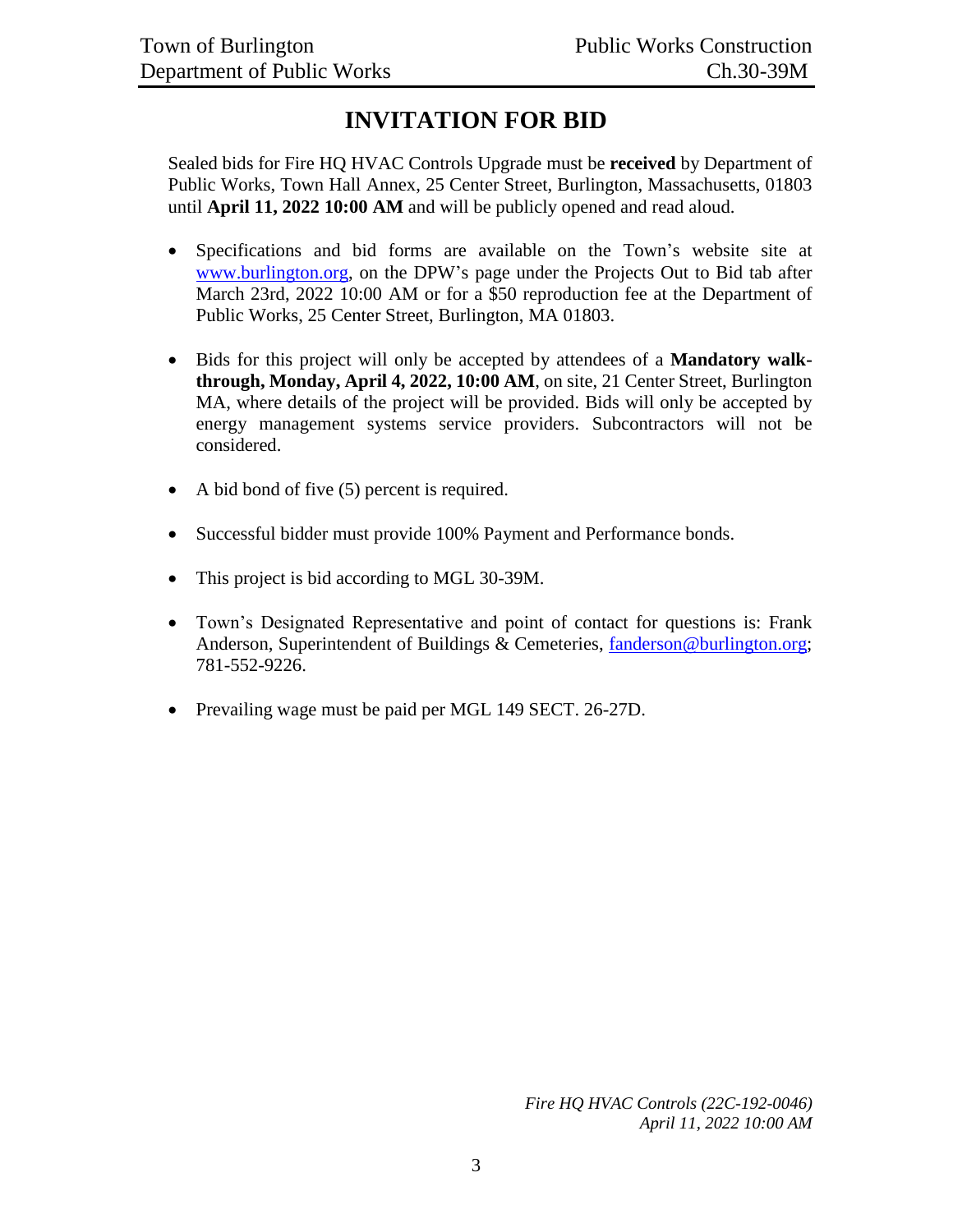# **PROJECT DESCRIPTION**

<span id="page-3-0"></span>This project is subject to but is not limited to all of the following:

M.G.L.c 149 Prevailing Wages as specified in Appendix A.

The work under this contract will include all equipment, labor, material, supplies, etc. necessary to furnish the work described in this contract.

All labor, site preparations, staging, and materials associated removing the existing TCS/Basys supervisory controller and field controllers and all related equipment, **which shall remain the property of the Town, in a careful manner as all will be recommissioned**;

- Furnish & install new Johnson Controls Facility Explorer Web Based Supervisory Controller with Bacnet compatability (non-proprietary). The Supervisory controller will provide remote access adjustment, historical trends, defined alarms and scheduling for new devices. All new devices will communicate via hard wired Bacnet Communication. Communication wiring will be provided by Town Electrician.
- **Boiler Plant**: Remove existing field controller, furnish and install new Facility Explorer Controller which includes a new program for boiler plant operation with secondary pump control and boiler enable. Boilers will sequence via internal controls;
- Fan Coils 1,2,3,4,5: Remove existing field thermostat, furnish and install new Facility Explorer Thermostat. Furnish and install new discharge air temperature sensor for each fan coil unit including Remote Zone temperature sensors where applicable;
- **Nine Miscellaneous Zones**: Remove existing field thermostats, furnish and install new Facility Explorer thermostats, duplicating existing thermostat operation;
- All programming, commissioning, testing & training

Town's Designated Representative is:

Frank Anderson, Superintendent DPW, Buildings & Cemeteries Division [fanderson@burlington.org](mailto:fanderson@burlington.org) C: 781-552-9226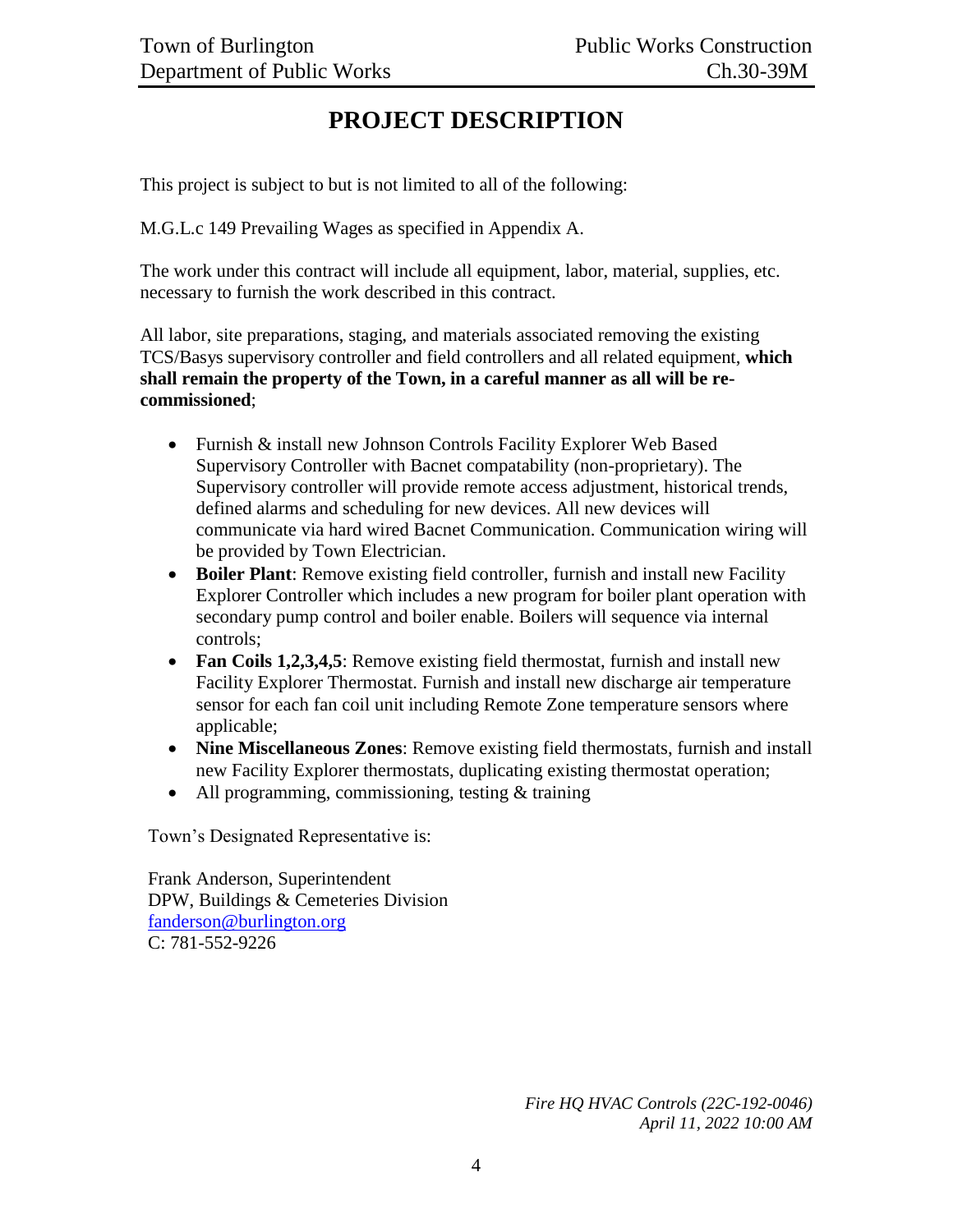# **INSTRUCTIONS TO BIDDERS**

#### <span id="page-4-0"></span>**Receipt and Opening of Bids**

The Town of Burlington, Massachusetts, herein called the Owner, acting by and through its Department of Public Works, will receive sealed bids as specified in the invitation for Bids at which time bids will be publicly opened and read.

Any bid may be withdrawn prior to the above scheduled time for the opening of bids or authorized postponement thereof. Any bid received after the time and date specified will not be considered. The bidder agrees that this bid will be good and may not be withdrawn for a period of thirty (30) days, Saturdays, Sundays, and legal holidays excluded, after opening the bids.

#### **Location and Work to be Done**

The Location of the Work to be done is described in the project description.

The Contractor will furnish all labor, services, materials, equipment, plant, machinery, apparatus, appliances, tools, supplies, and all other things necessary to do all work required for the completion of each item of the Work and as herein specified.

The Work to be done and paid for under any item will not be limited to the exact extent mentioned or described but will include all incidental work necessary or customarily done for the completion of that item.

#### **Preparation of Bid**

Each bid must be submitted on the prescribed form. All blank spaces for bid prices must be filled in, in ink or typewritten, in both words and figures.

Each bid must be submitted in a sealed envelope bearing on the outside **the name of the bidder, his address, and endorsed with the name of the project as specified in Receipt and Opening of Bids.**

If forwarded by mail**, the sealed envelope containing the bid must be enclosed in another envelope addressed as specified in Receipt and Opening of Bids.**

The following sections need to be filled out and completed as part of the bid package;

- Form of General Bid
- Acknowledgement of Addenda, if any
- Bid Form
- Total Bid Price
- Contractor Reference
- Contractor Certification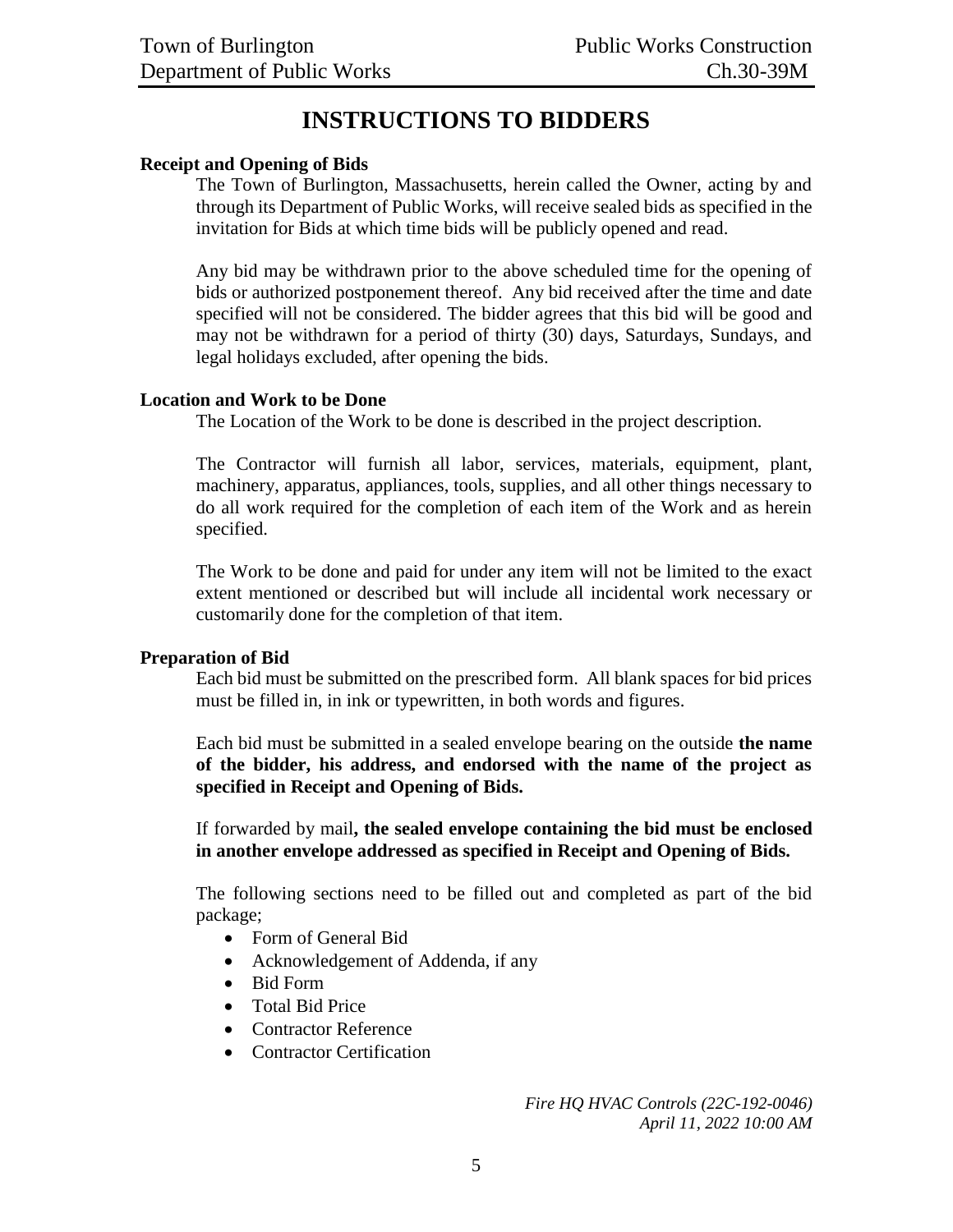#### **Bid Opening Procedure**

The following list of requirements will apply to each filed bid. Bids not meeting all the requirements for timeliness and security will be rejected without opening; bids not meeting signature and addenda requirements will be rejected prior to checking of bid amounts.

Bids will be filed at the place and before the time specified in Receipt and Opening of Bids.

Properly executed bid security will be placed in a sealed envelope and will be attached to the outside of the envelope containing the bid.

Bid signatures will be checked.

The total dollar amount of each bid will be read, and the three apparent lowest bids will be selected for further consideration. These three apparent low bids will be read aloud for the benefit of the other bidders and the bid opening procedure will be closed. All those present at the bid opening may arrange a time to examine all bids after the bid opening and after the reading of the three apparent low bids.

#### **Ability and Experience of Bidder**

No award will be made to any bidder who cannot satisfy the Owner that he has sufficient ability and experience in this class of work and sufficient capital and resources to enable him to complete the work successfully within the time named. The Owner's decision or judgment on these matters will be final, conclusive, and binding.

#### **Bidder must have a minimum of five (5) years' experience and have completed satisfactorily five (5) jobs within that time of similar size and scope.**

The Contractor must submit with his bid proposal a list of five (5) jobs which he has successfully completed, giving the name and the address of these projects so they can be investigated prior to the award of the contract.

The Owner may make such investigations as he deems necessary, and the bidder must furnish to the Owner, under oath if so required, all such information and data for this purpose as the Owner may request.

#### **Condition of Work**

Each bidder must familiarize himself fully with the conditions relating to the construction of the project and the employment of labor thereon. Failure to do so will not relieve a successful bidder of his obligation to furnish all material and labor necessary to carry out the provisions of this Contract. Insofar as possible the Contractor, in carrying out his work, must employ such methods or means as will not cause any interruption of or interference with the work of any other Contractor.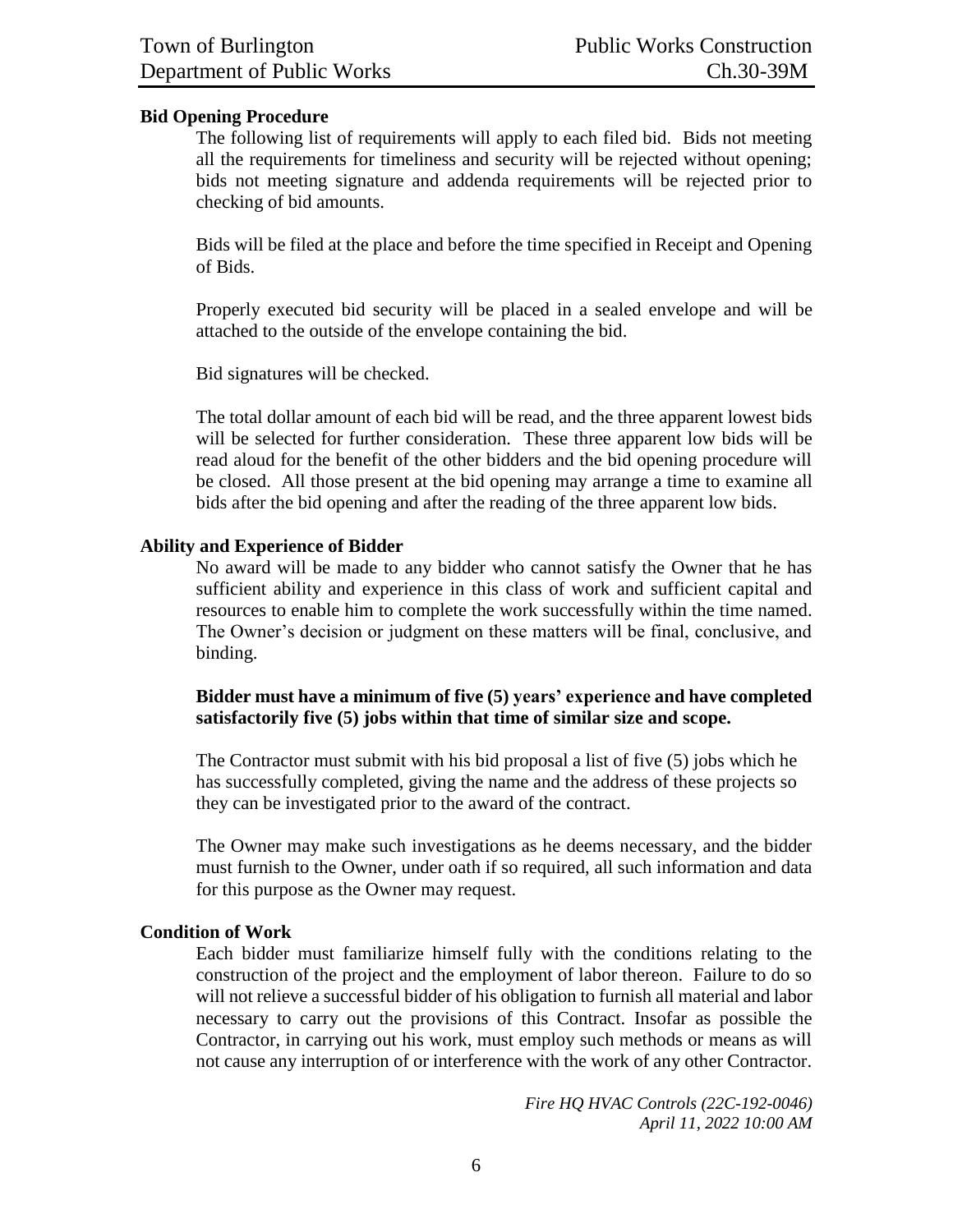#### **Addenda and Interpretations**

No interpretation of the bid documents will be made orally. Every request for such interpretation should be in writing addressed to the Town's Designated Representative listed in INVITATION TO BID and to be given consideration must be received at least seven (7) days prior to the date fixed for the opening of bids. Any and all such interpretations and any supplemental instructions will be in the form of written addenda to the Contract Documents. Failure of any bidder to receive any such addendum or interpretation will not relieve such bidder from any obligation under this bid as submitted. All addenda so issued will become part of the Contract Documents.

#### **Laws and Regulations**

The bidder's attention is directed to the fact that all applicable State laws, municipal ordinances, and the rules and regulation of all authorities having jurisdiction over construction of the project will apply to the Contract throughout, and they will be deemed to be included in the Contract the same as though herein written out in full.

#### **Bid Security**

Each bid must be accompanied by a BID BOND, CASH, or, CERTIFIED CHECK, payable to the Town, in the amount stated in INVITATION FOR BID. Such checks will be returned to all except the three (3) lowest responsible and eligible bidders within five (5) days, Saturday, Sundays, and legal holidays excluded, after the opening of bids, and the remaining checks will be returned promptly after the Owner and the accepted bidder have executed the Contract, or if no notice of intent to award has been presented to the selected contractor within thirty (30) days, Saturdays, Sundays and holidays excluded, after the date of the opening of bids, upon demand of the bidder at any time thereafter.

The said amount is fixed and agreed upon by and between the Contractor and the Owner because of the impracticability and extreme difficulty of fixing and ascertaining the actual damages the Owner would in such event sustain, and said amount is agreed to be the amount of damages which the Owner would sustain and said amount will be retained from time to time by the Owner from current periodical estimates.

#### **Right to Reject Bid**

The Owner reserves the right to waive any informality or reject any and all bids and alternate bids, should the Owner deem it to be in the public interest to do so.

The Owner also reserves the right to reject the bid of any bidder that the Owner considers to be unqualified based on the criteria set forth herein.

#### **Time for Completion**

The bidder must agree to commence work and to fully complete the project within the time limit stated in SPECIAL CONDITIONS.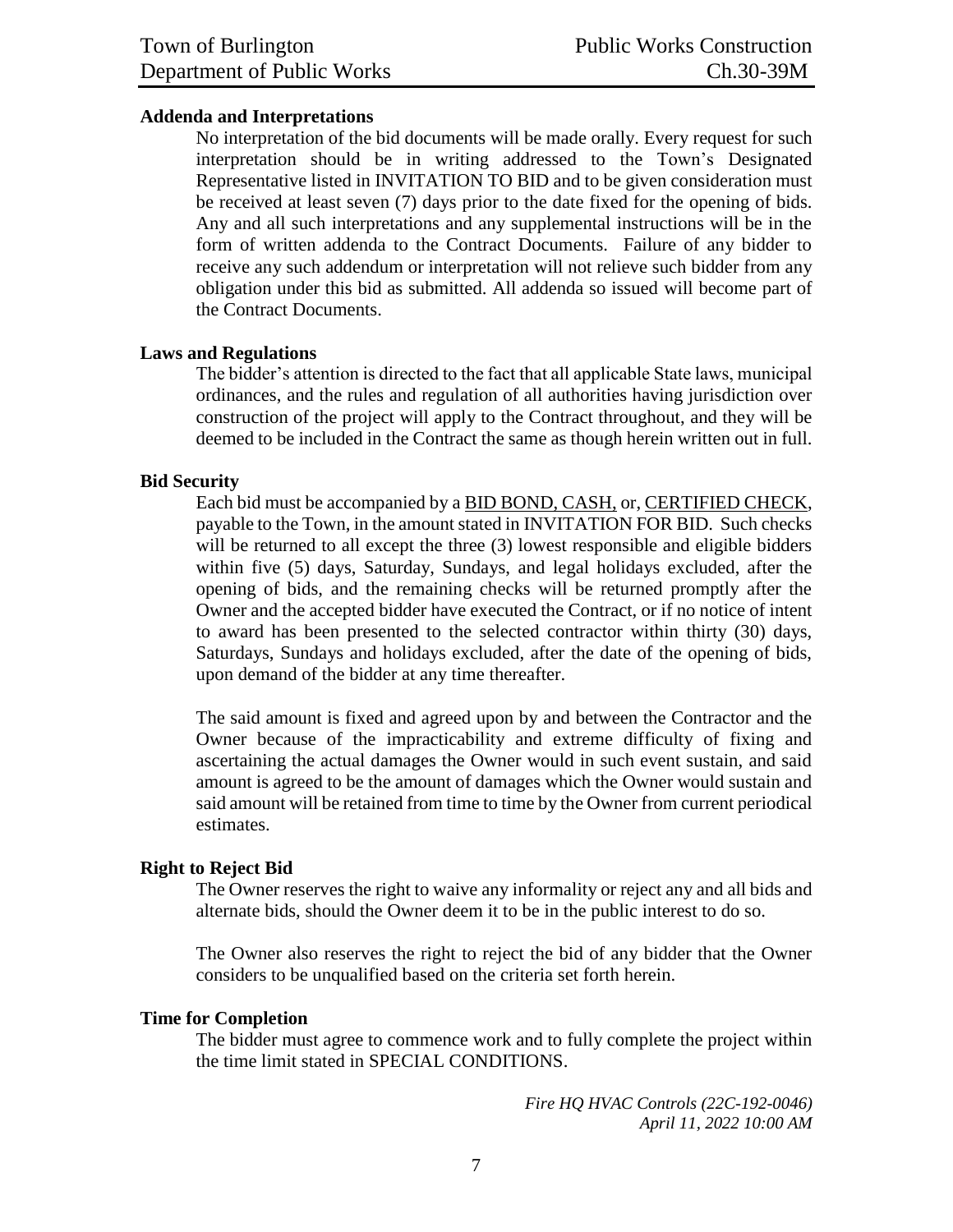#### **Comparison of Bids**

In the event that there is a discrepancy in FORM OF GENERAL BID between the lump sum or unit prices written in words and figures, the prices written in words will govern.

#### **Rule for Award of Contract**

The Contract will be awarded to "the lowest responsible and eligible bidder" for the Total Price Bid pursuant to General Laws Chapter 30, Section 39M, as amended. Such a bidder will possess the skill ability and integrity necessary for the faithful performance of the work, will be able to furnish labor that can work in harmony with all other elements of labor employed, or to be employed, in the work, and will otherwise comply with all applicable provisions of law. Bidder will execute formal agreement within ten (10) days of the Notice of Award.

#### **Statutes Regulating Competitive Bidding**

Any bid that does not comply with the provisions of Massachusetts General Laws Chapter 30, Section 39M as amended, need not be accepted and the Owner may reject every such bid.

#### **Wage Rates**

Prevailing Wage Rates as determined by the Commissioner of Department of Labor and Industries under the provision of the Massachusetts General Laws, Chapter 149, Section 26 to 27G, as amended, apply to this project. It is the responsibility of the contractor, before bid opening to request if necessary, any additional information on Prevailing Wage Rates for those trades people who may be employed for the proposed work under this contract.

State schedules of Prevailing Wage Rates are included in the contract documents.

#### **Bid Items Not Guaranteed**

The successful bidder is not guaranteed all items or the total bid price under this contract. Bidders must understand that like items may be bid under other contracts specifically packaged as one complete project. The successful bidder has no right to similar items bid under other projects. The Owner will specify where and when this contract will be applied to undertake a particular improvement.

#### **Liquid Asphalt Adjustment**

N/A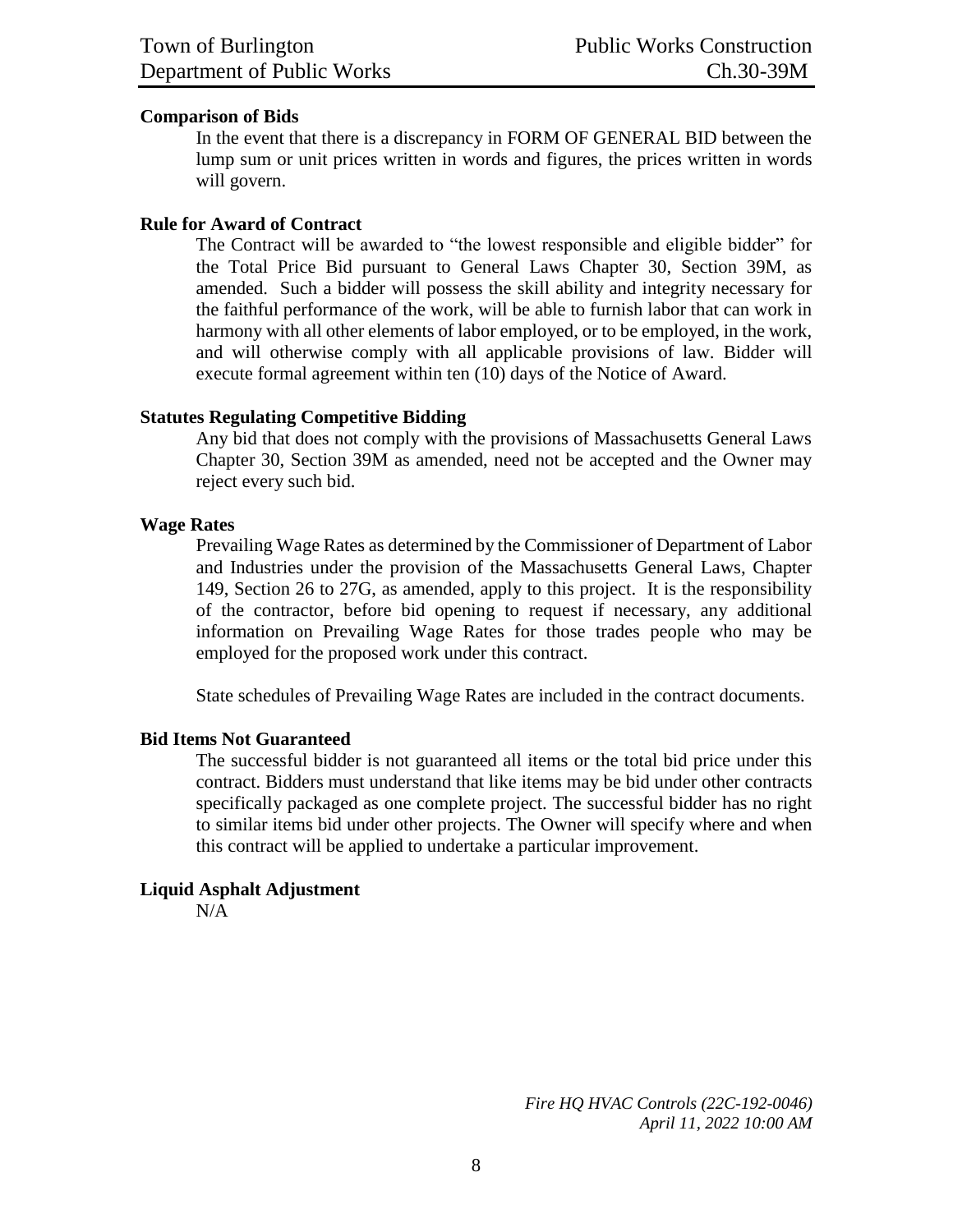#### **Tie Bids**

In the event of tied bids, wherein two or more responsive and responsible vendors provide the same bid price a coin toss will be used to break the tie.

#### **Unforeseen Office Closure**

If, at the time of the scheduled bid opening, Town Offices are closed due to uncontrolled events, the bid opening will be postponed until the next normal business day at the original time specified in the documents. Bids will be accepted until that date and time.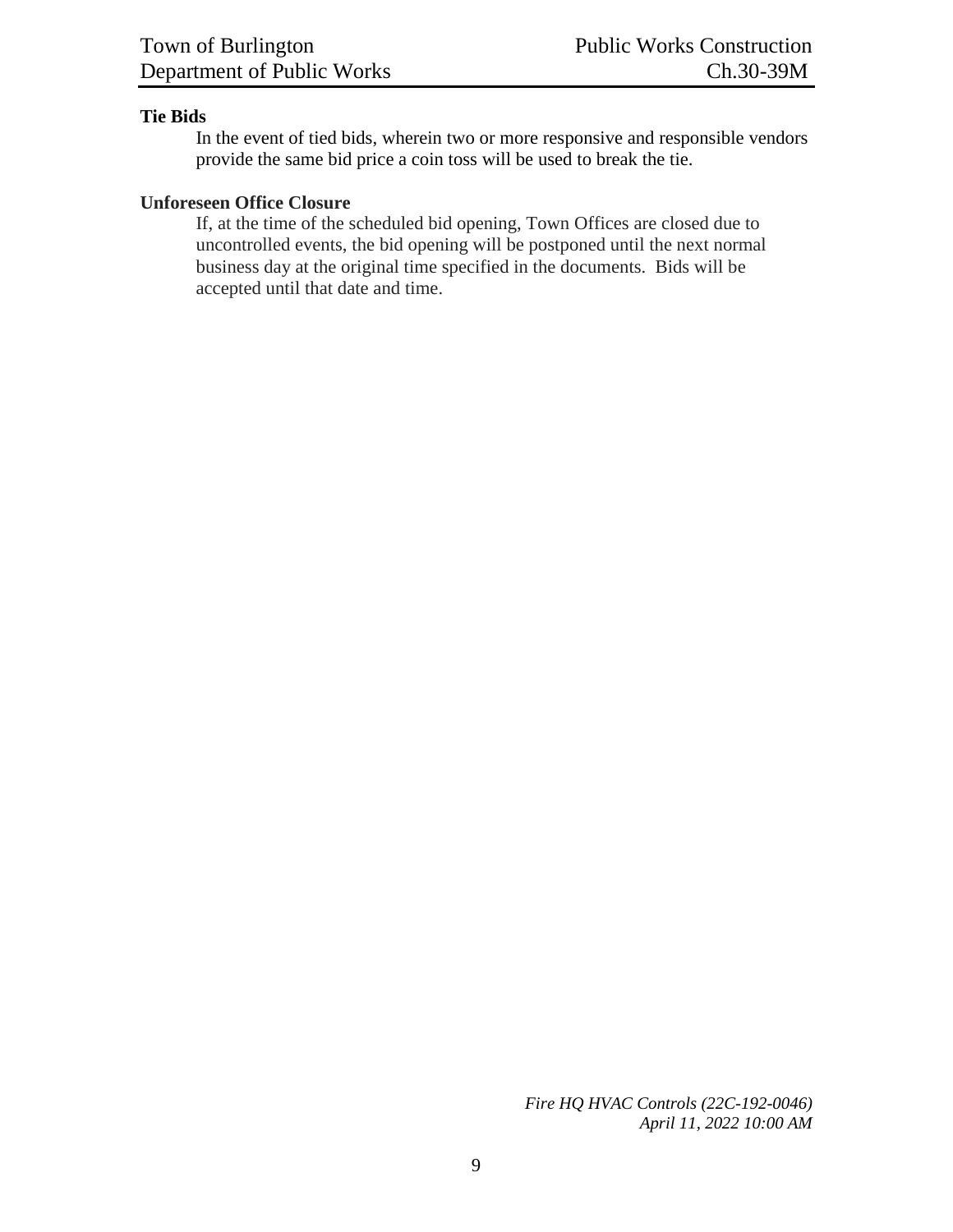# **FORM OF GENERAL BID**

<span id="page-9-0"></span>

| Bid of                                                                                    | (hereinafter called "Bidder")* |
|-------------------------------------------------------------------------------------------|--------------------------------|
| (_____) a corporation, organized and existing under the laws of the state of ___________. |                                |
| $(\underline{\hspace{1cm}})$ a partnership                                                |                                |
| $(\underline{\hspace{1cm}})$ a joint venture                                              |                                |
| $(\_\_\)$ an individual doing business as                                                 |                                |

To the Town of Burlington, Massachusetts (hereinafter called "Owner").

Gentlemen:

The bidder, in compliance with your invitation for bid, examined the Contract Documents and being familiar with all of the conditions surrounding the construction of the proposed project including the availability of materials and labor, hereby propose to furnish all labor, materials, and supplies, and to construct the project in accordance with the Contract Documents within the time set forth in the agreement, and at the prices stated below. These prices are to cover all expenses incurred in performing the work required under the Contract Documents, or which this proposal is a part.

----------------------

\*Insert corporation, partnership or individual as applicable.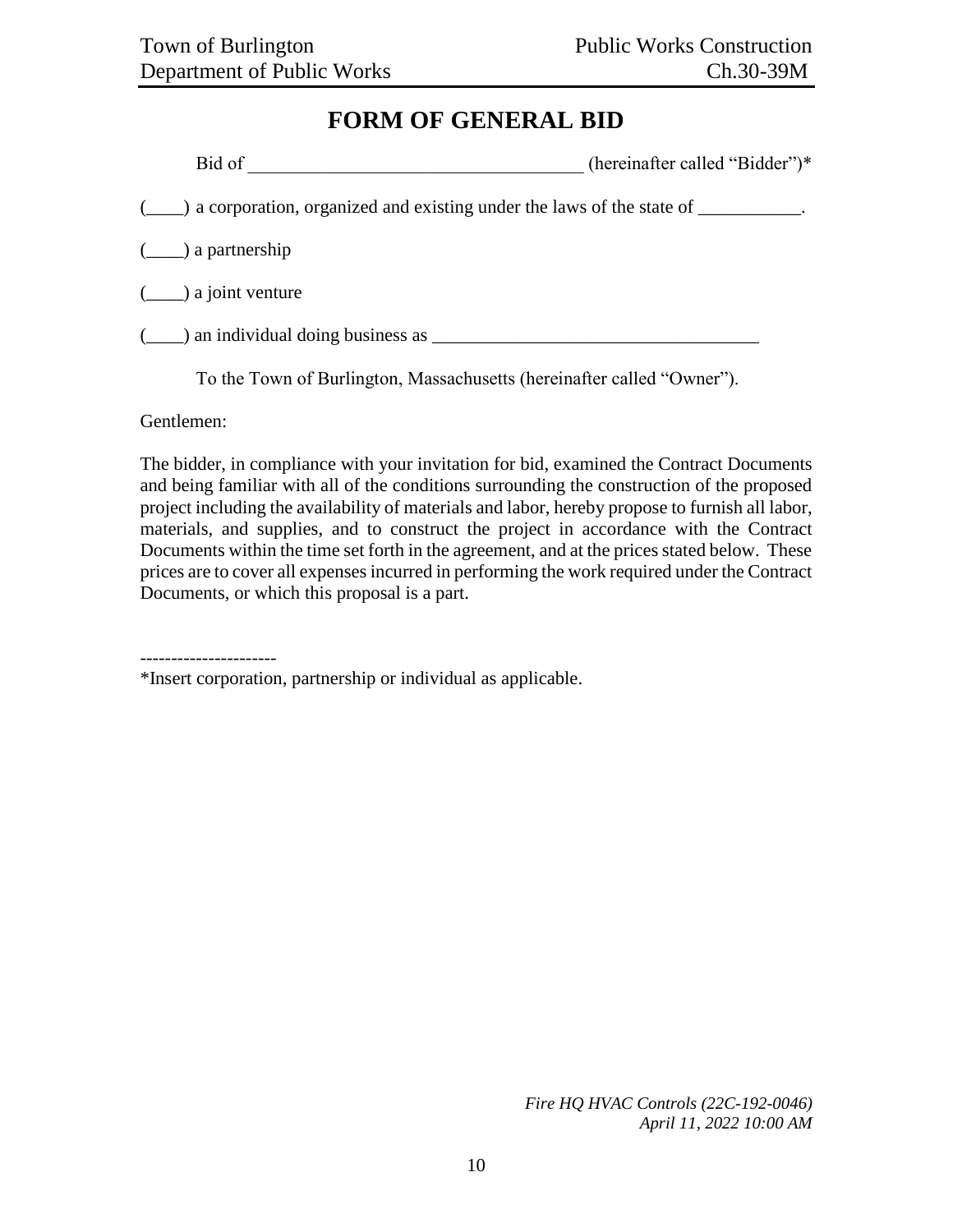# **ADDENDA**

<span id="page-10-0"></span>Bidder acknowledges receipt of the following addenda: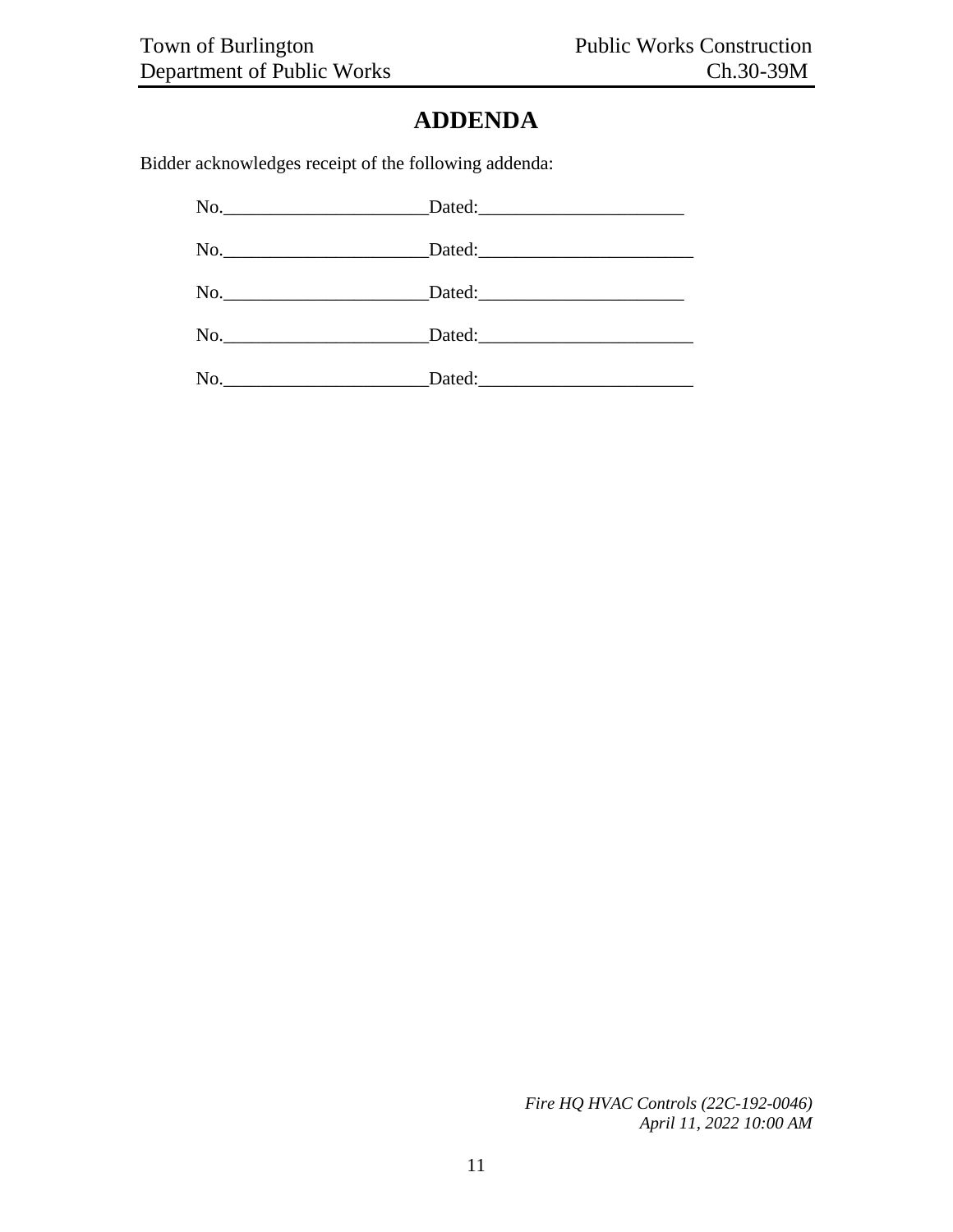# **BID FORM**

<span id="page-11-0"></span>

| <b>ITEMS</b>                                                                          | OT. |    | <b>UNIT PRICE</b> |              | <b>TOTAL</b> |
|---------------------------------------------------------------------------------------|-----|----|-------------------|--------------|--------------|
| ITEM 1.<br>Replacement of HVAC<br>controls as described in the<br>project description |     | \$ |                   | $\mathsf{L}$ |              |

**Bids will only be accepted by contractors that have attended the mandatory walkthrough.**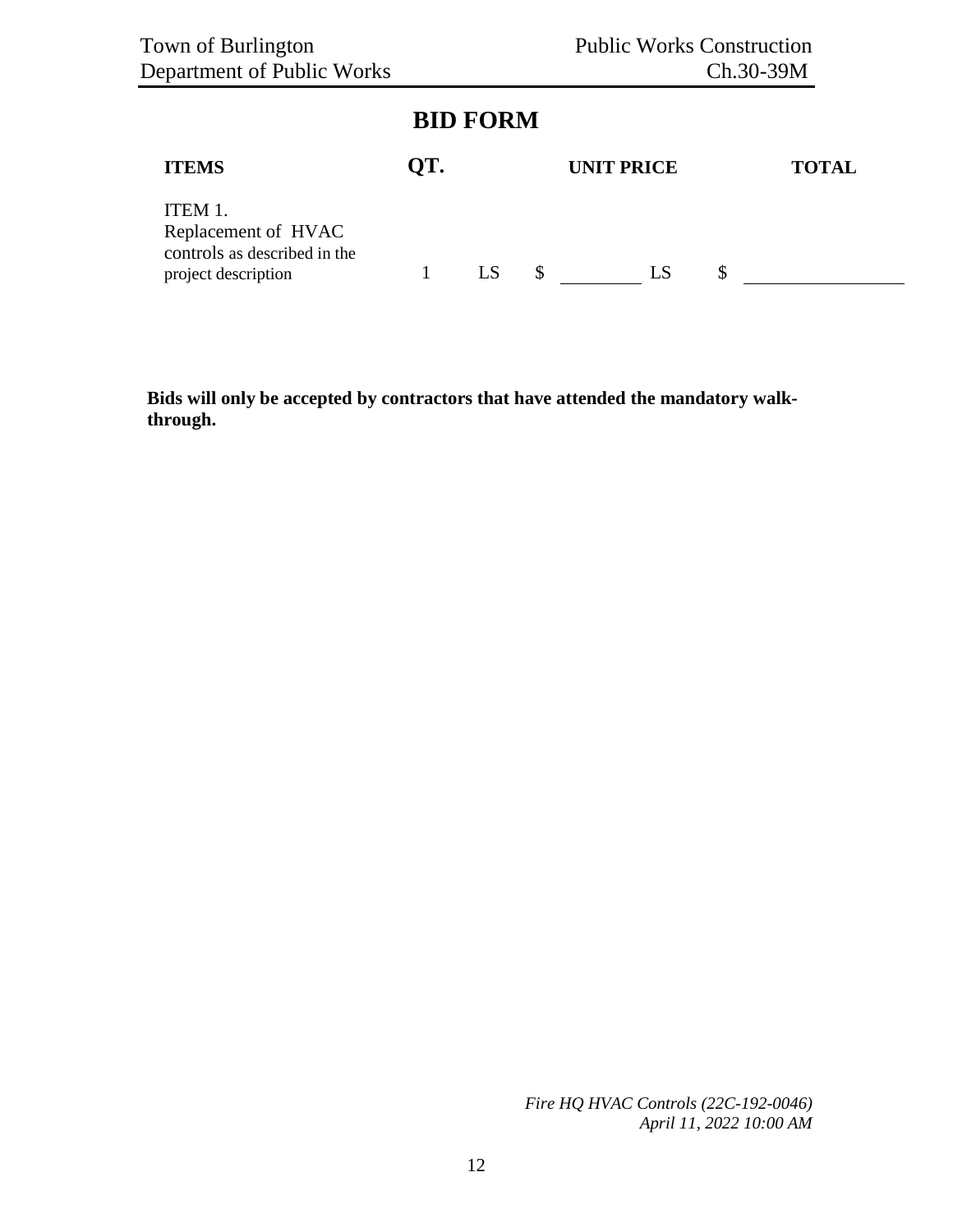# **TOTAL BID PRICE**

<span id="page-12-0"></span>

|        | Total Price Bid: \$                               |
|--------|---------------------------------------------------|
|        | Bid Price in Words:                               |
|        | Name:                                             |
|        |                                                   |
| Title: | <u> 1989 - Andrea State Barbara, amerikan per</u> |
|        | Company:                                          |
|        | Address:                                          |
| Phone: |                                                   |

**This is an unofficial Bid Spec. If this document is used to submit a bid then you must email your contact information to [Engineering@burlington.org](mailto:Engineering@burlington.org) in order to be added to the bidders list.**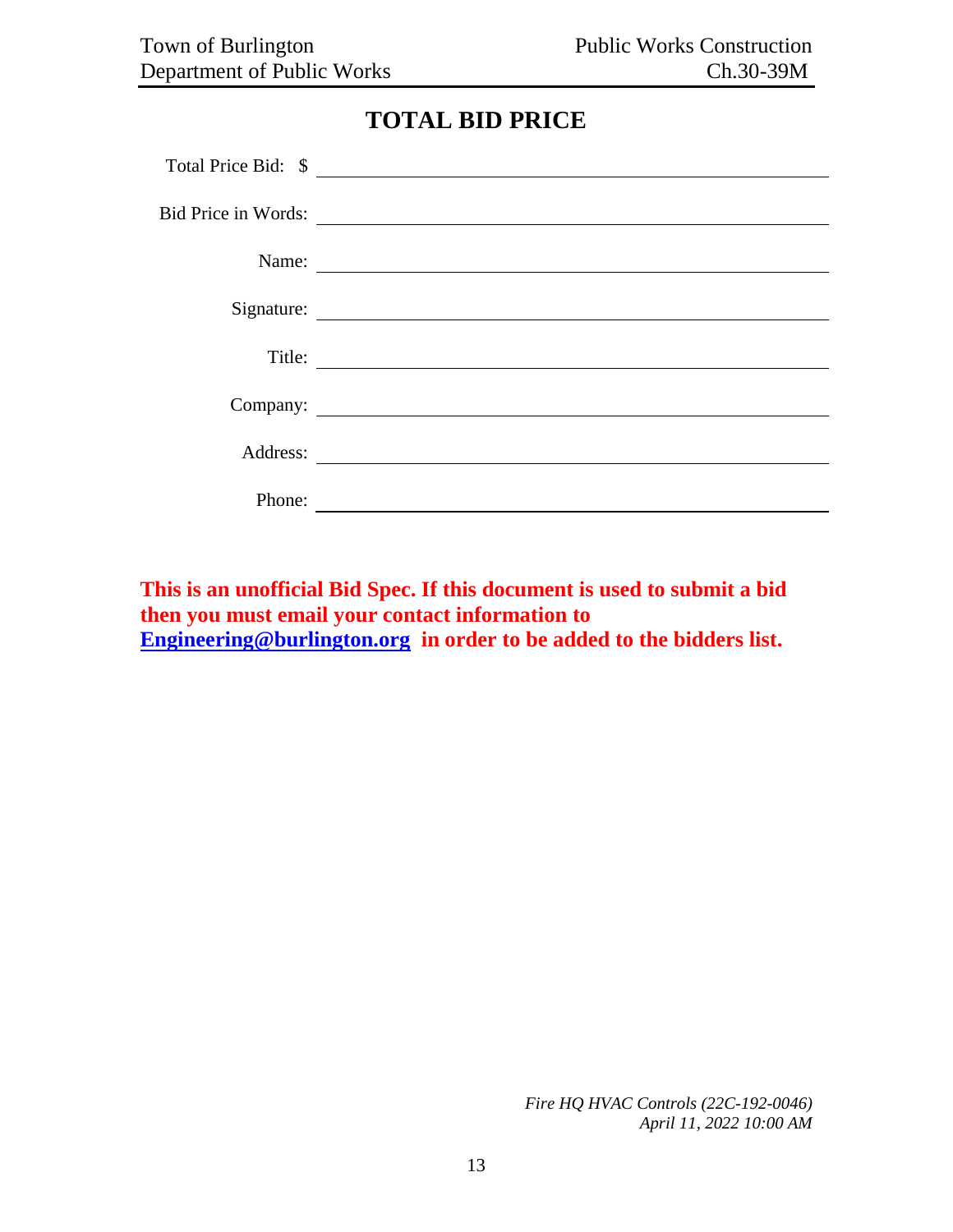# **CONTRACTOR REFERENCES**

<span id="page-13-0"></span>The undersigned offers the following information as evidence of his qualifications to perform the work as bid upon according to all the requirements of the plans and specifications.

1. Have been in business under present name for \_\_\_years.

2. The names and addresses of all persons interested in the bid (if made by a partnership or corporation) as Principals are as follows:

\_\_\_\_\_\_\_\_\_\_\_\_\_\_\_\_\_\_\_\_\_\_\_\_\_\_\_\_\_\_\_\_\_\_\_\_\_\_\_\_\_\_\_\_\_\_\_\_\_\_\_\_\_\_\_\_\_\_\_\_\_\_\_\_\_\_\_\_\_\_\_\_ \_\_\_\_\_\_\_\_\_\_\_\_\_\_\_\_\_\_\_\_\_\_\_\_\_\_\_\_\_\_\_\_\_\_\_\_\_\_\_\_\_\_\_\_\_\_\_\_\_\_\_\_\_\_\_\_\_\_\_\_\_\_\_\_\_\_\_\_\_\_\_\_

\_\_\_\_\_\_\_\_\_\_\_\_\_\_\_\_\_\_\_\_\_\_\_\_\_\_\_\_\_\_\_\_\_\_\_\_\_\_\_\_\_\_\_\_\_\_\_\_\_\_\_\_\_\_\_\_\_\_\_\_\_\_\_\_\_\_\_\_\_\_\_

(Attach supplementary list if necessary)

3. The bidder is requested to state below what work of a similar character to that included in the proposed contract he has done, and give references that will enable the Owner to judge his experience, skill and business standing (add supplementary page if necessary).

| $\#$           | Completion | Project Name | Contract | Reference | Telephone No. |
|----------------|------------|--------------|----------|-----------|---------------|
|                | Date       |              | Amount   | Name      |               |
|                |            |              |          |           |               |
|                |            |              |          |           |               |
| 2              |            |              |          |           |               |
|                |            |              |          |           |               |
| 3              |            |              |          |           |               |
|                |            |              |          |           |               |
| $\overline{4}$ |            |              |          |           |               |
|                |            |              |          |           |               |
| $5^{\circ}$    |            |              |          |           |               |
|                |            |              |          |           |               |

4. Bank reference \_\_\_\_\_\_\_\_\_\_\_\_\_\_\_\_\_\_\_\_\_\_\_\_\_\_\_\_

(Name)

(Bank)

(Address) (Telephone No.)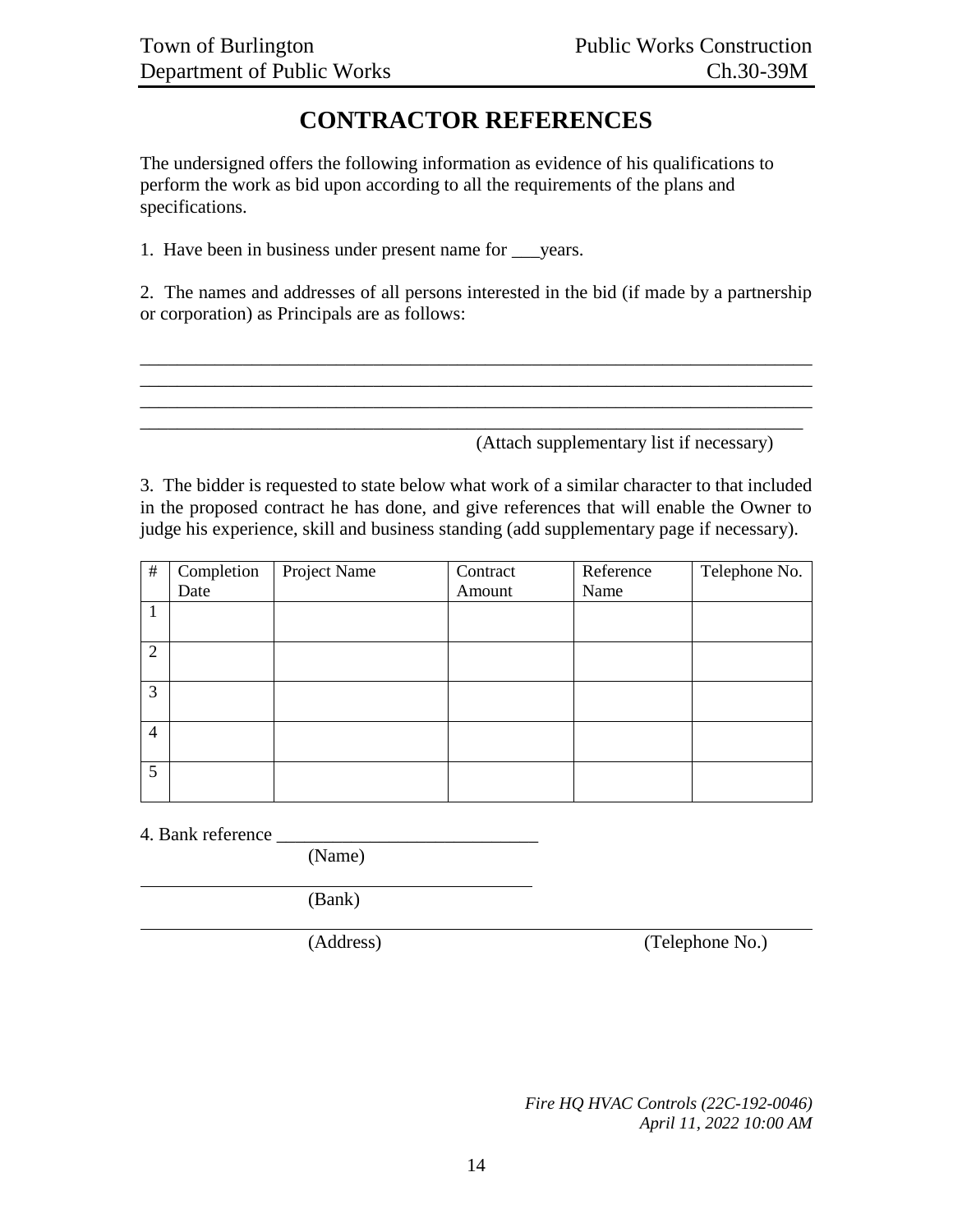# **CONTRACTOR CERTIFICATION**

#### <span id="page-14-0"></span>**NON-COLLUSION**

I certify under penalties of perjury that this bid or proposal has been made and submitted under good faith and without collusion or fraud with any other person. As used in this certification, the word "person" means any natural person, business, partnership, corporation, union, committee, club, or other organization, entity, or group of individuals.

#### **TAX COMPLIANCE**

Pursuant to Massachusetts General Law Chapter 62C, Section 49A, I certify under the penalties of perjury that, to the best of my knowledge and belief, I am in compliance with all laws of the Commonwealth relating to taxes, reporting of employees and contractors, and withholding and remitting child support.

#### **LABOR HARMONY / OSHA 10-HOUR**

I will furnish labor that can work in harmony with all other elements of labor employed or to be employed in the work, and All employees to be employed in the work subject to this bid have successfully completed a course in construction safety and health approved by the United States Occupational Safety and Health administration that is at least 10 hours in duration.

\_\_\_\_\_\_\_\_\_\_\_\_\_\_\_\_\_\_\_\_\_\_\_\_\_\_\_\_\_\_\_\_\_\_\_\_\_\_\_\_\_\_\_\_\_\_\_\_\_\_\_\_\_\_\_\_\_\_\_\_\_\_\_\_\_\_\_

Signature:

(Person Signing Bid)

(Name of Business)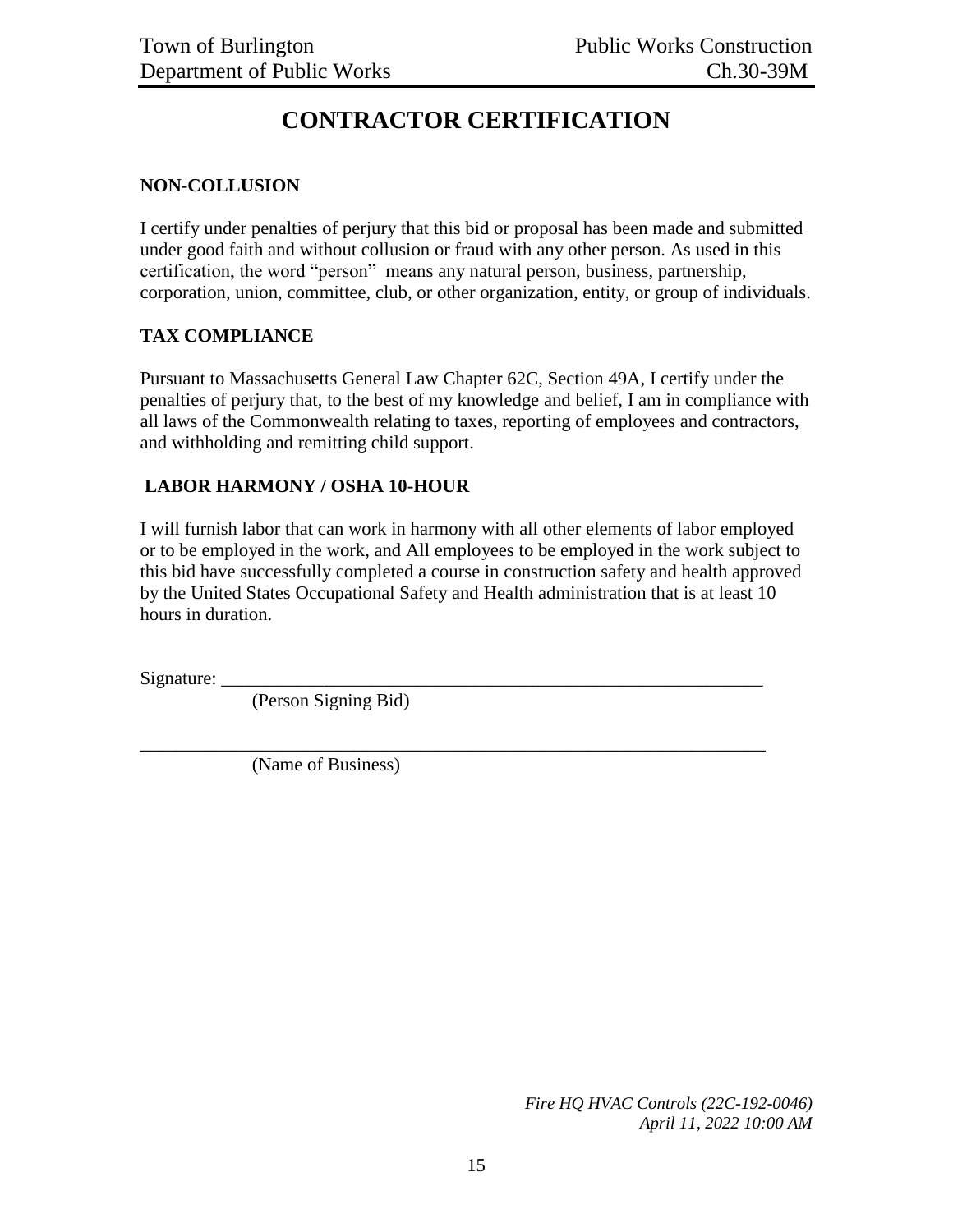# **AGREEMENT**

<span id="page-15-0"></span>THIS AGREEMENT, by and between the party of the first part, the Town of Burlington, hereinafter called "OWNER", acting herein through its Town Administrator, and the party of the second part hereinafter called "CONTRACTOR".

WITNESSETH: That for and in consideration of the payments and agreements hereinafter mentioned, to be made and performed by the OWNER, the CONTRACTOR hereby agrees with the OWNER to commence and complete the project described by these bid documents hereinafter called the project, for the sum of the contract price and all extra work in connection therewith, under the terms as stated in the Contract Documents; and at his (its and their) own proper cost and expense to furnish all the materials, supplies, machinery equipment, tools, superintendence, labor, insurance, and other accessories and services necessary to complete the said project in accordance with the conditions and prices stated in FORM OF GENERAL BID, GENERAL CONDITIONS, Contract Documents as prepared by the Owner.

IN WITNESS WHEREOF, the parties to these presents have executed this contract.

|                           | <b>Contract Price</b>                                                              |                                                                                                                                                                                          |
|---------------------------|------------------------------------------------------------------------------------|------------------------------------------------------------------------------------------------------------------------------------------------------------------------------------------|
| AGREED:                   |                                                                                    |                                                                                                                                                                                          |
| <b>Town of Burlington</b> |                                                                                    |                                                                                                                                                                                          |
|                           |                                                                                    |                                                                                                                                                                                          |
|                           | Owner                                                                              | Date                                                                                                                                                                                     |
| Contractor                |                                                                                    |                                                                                                                                                                                          |
|                           | Contractor                                                                         | Date                                                                                                                                                                                     |
| Company Name:             |                                                                                    |                                                                                                                                                                                          |
| Address:                  |                                                                                    |                                                                                                                                                                                          |
|                           | authorized to execute the contract and approve all requisitions and change orders. | In accordance with M.G.L. C. 44, Section 31C, this is to certify than an appropriation in<br>the amount of this contract is available therefore and that the Town Administrator has been |

Account # Town Accountant Date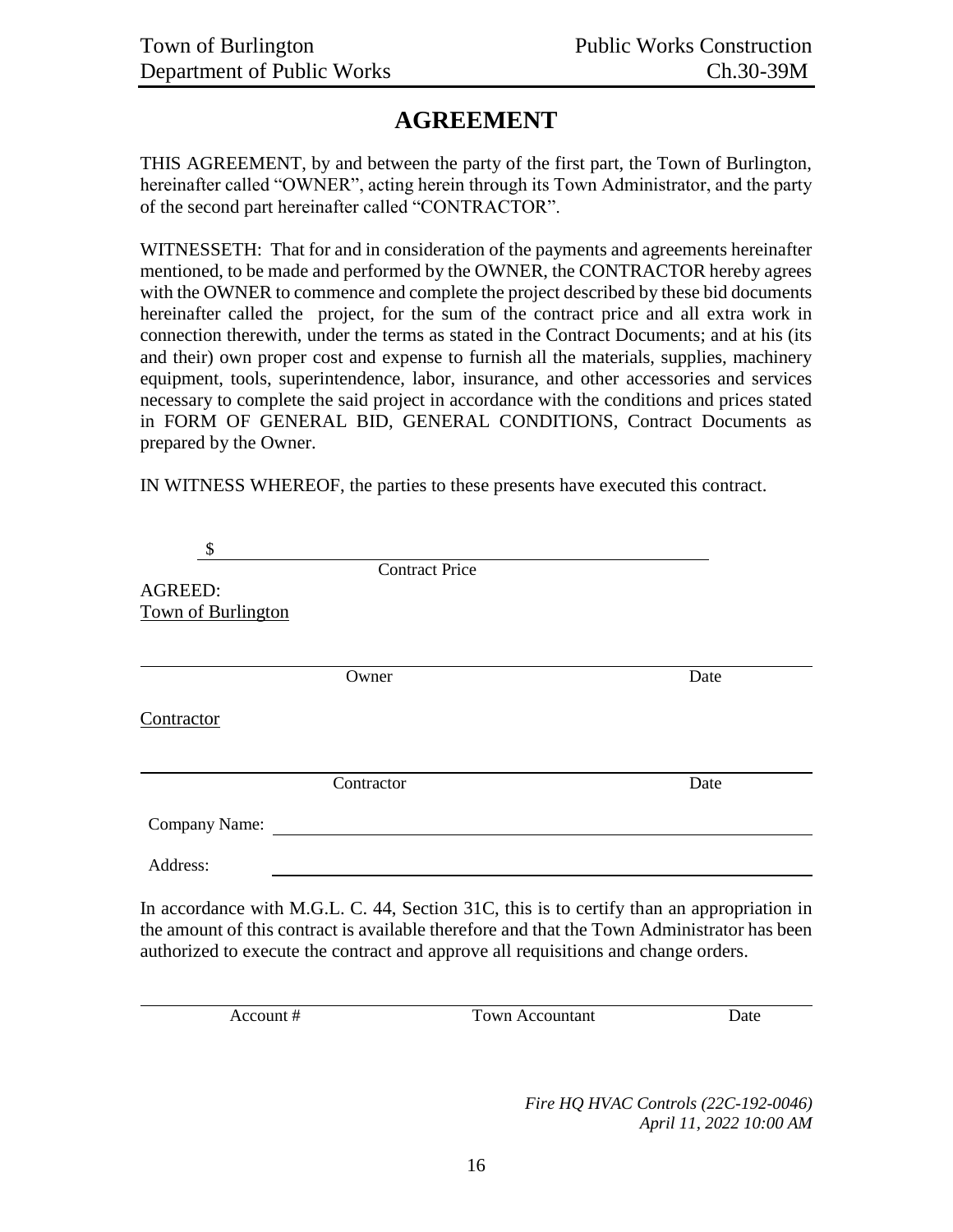# **SPECIAL CONDITIONS**

<span id="page-16-0"></span>The Facilities Division hours of operation are Monday through Friday 7:00 AM until 3:30 PM. This project is intended for all work to be performed during regular business hours. Any hours worked by the contractor during off-hours shall require prior authorization by the Superintendent of Buildings & Cemeteries and a Town employee, designated by the Superintendent, must be present during such work at the contractor's expense;

If any grinding or cutting of metal material on/or in the interior of the building is necessary, the contractor shall be responsible for the cost of a fire permit and fire watch detail;

Submission of weekly Statements of Compliance including Certified Payroll is required by the contractor on a weekly basis throughout the duration of the project;

Work performed on all related energy management systems is subject to satisfactory operational testing.

This project is estimated to be completed within three (3) months of the executed Agreement.

| <b>Description</b>                | <b>Location in Contract</b>              |
|-----------------------------------|------------------------------------------|
| Preparation of Bid                | <b>Instructions Bidders</b>              |
| <b>Experience of Bidders</b>      | <b>Instructions to Bidders</b>           |
| <b>Bid Security</b>               | <b>Instructions to Bidders</b>           |
| Execution, Correlation and Intent | General Conditions; Article 1            |
| <b>Contract Administration</b>    | <b>General Conditions; Article 2</b>     |
| Superintendent                    | General Conditions; Article 4, Section 8 |
| Project/Progress Schedule         | General Conditions; Article 4, Section 9 |
| <b>Liquidated Damages</b>         | General Conditions; Article 6            |
| Project Plans                     | N/A                                      |
| <b>Prevailing Wage Rates</b>      | Appendix A Prevailing Wate               |

Attention is directed to the following parts of the contract:

#### 1. Summary Table of Important Contract Dates

| <b>Item</b>        | Date                    |
|--------------------|-------------------------|
| <b>Bid Opening</b> | April 11, 2022 10:00 AM |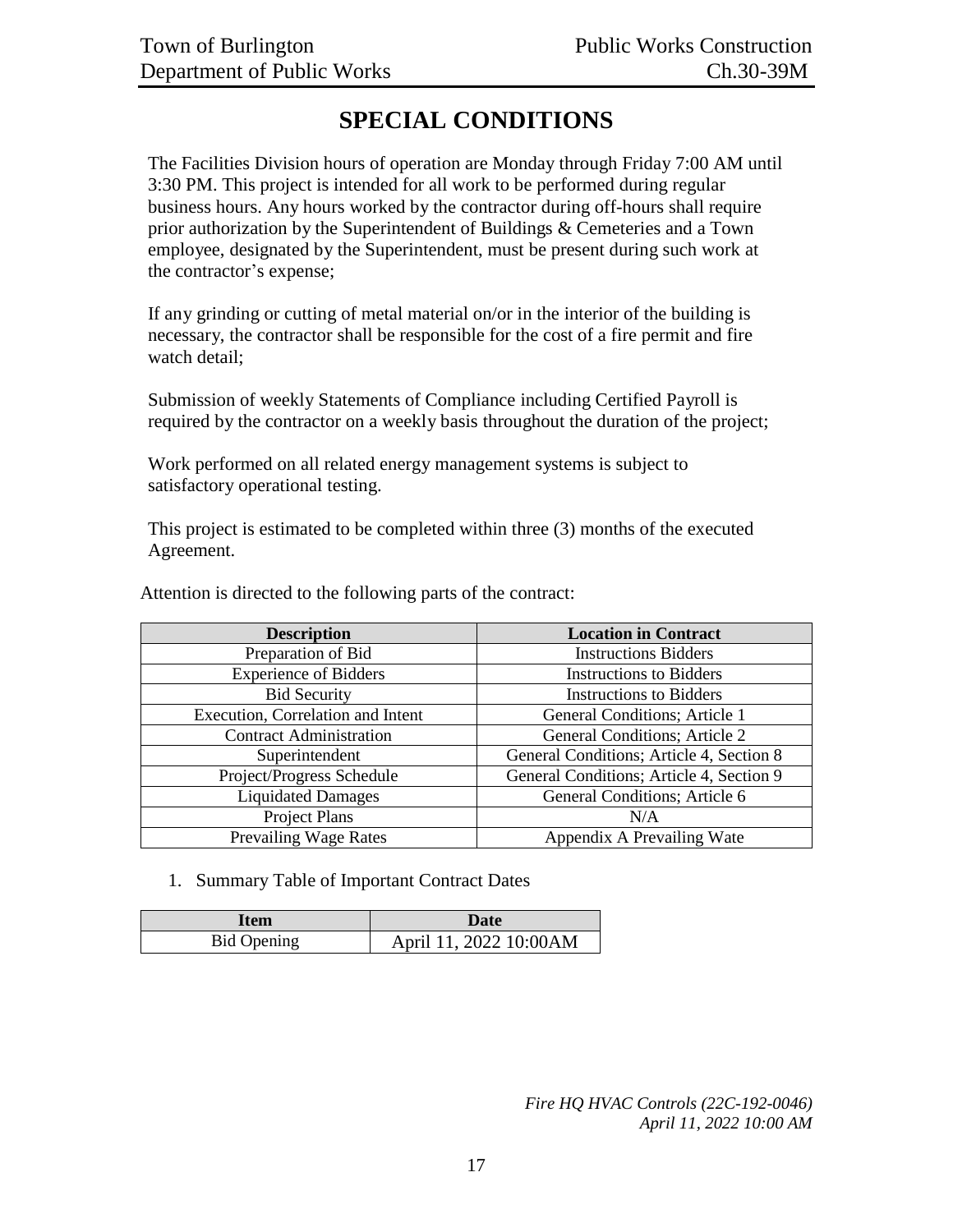# **GENERAL CONDITIONS**

# **ARTICLE 1**

## **CONTRACT DOCUMENTS**

#### **1.1** DEFINITIONS

#### **1.1.1** THE CONTRACT DOCUMENTS

The Contract Documents consist of the Owner-Contractor Agreement, the Conditions of the Contract (General, and other Conditions), the Drawings, the Specifications, all Addenda issued prior to and all Change Orders issued after execution of the Contract, and all applicable laws, ordinances and regulations. The Contract Documents include Bidding Documents such as the Advertisement or Invitation for Bid, the Instructions to Bidders, sample forms, the Contractor's Bid or portions of Addenda relating to any of these, or any other documents, specifically enumerated in the Owner-Contractor Agreement.

#### **1.1.2** THE CONTRACT

The Contract Documents form the Contract for Construction. This Contract represents the entire and integrated agreement between the parties hereto and supersedes all prior negotiations, representations, or agreements, either written or oral. The Contract may be amended or modified only by a written Change Order.

#### **1.1.3** THE WORK

The Work comprises the completed construction required by the Contract Documents and includes all labor necessary to produce such construction, and all materials and equipment incorporated in such construction.

#### **1.1.4** THE PROJECT

The project is the total construction of which the Work performed under the Contract Documents may be the whole or a part.

#### **1.1.5** OR EQUAL

The use of the words "Or Equal" following the name of any manufacturer, vendor or proprietary product will be understood to mean that articles or materials may be substituted which, in the opinion of the Owner, are equal in quality, durability, appearance, strength, design and performance to the articles or materials named or described and will perform adequately in providing a first-class facility.

When submitting shop drawing information on articles or materials which are being proposed as substitutes for specified items, the Contractor must clearly identify them as such. If the articles or materials are accepted as equal to those on which dimensions on the drawings are based, any dimensional variance from those shown and/or specified must be shown on the shop drawings prepared by the Contractor, illustrating the manner in which conformity to dimensions and design is to be obtained. All such drawings will be subject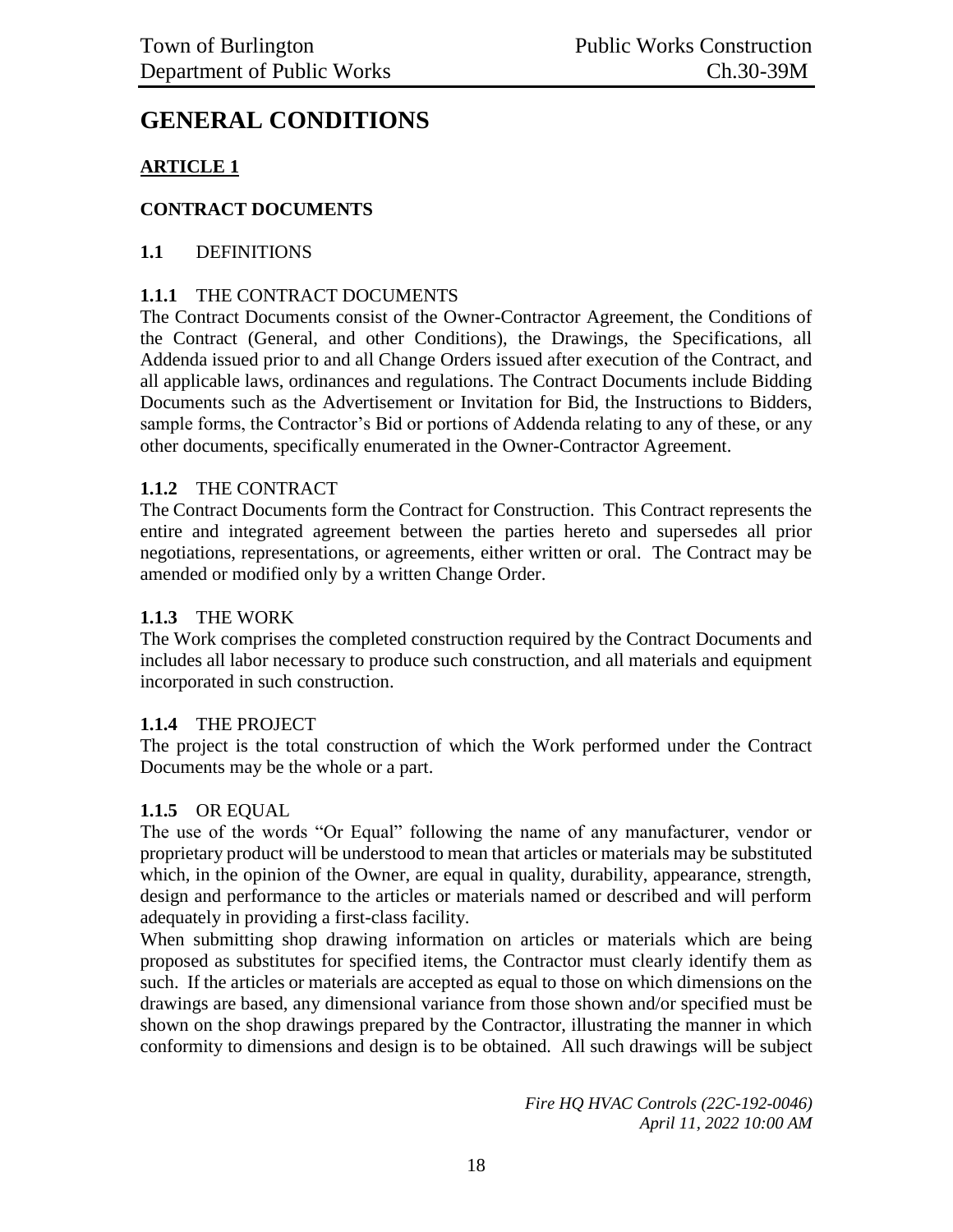to the approval of the Owner and the installation of the article will not proceed without first obtaining said approval.

#### **1.2** EXECUTION, CORRELATION AND INTENT

#### **1.2.1**

By executing the Contract, the Contractor represents that he has visited the site, familiarized himself with the local conditions under which the Work is to be performed, and correlated his observations with the requirements of the Contract Documents.

#### **1.2.2**

The intent of the Contract Documents is to include all items necessary for the proper execution and completion of the Work. The Contract Documents are complementary, and what is required by any one will be as binding as if required by all. Work not covered in the Contract Documents will not be required unless it is consistent therewith and is reasonably inferable there from as being necessary to produce the intended results. Words and abbreviations which have well-known technical or trade meanings are used in the Contract Documents in accordance which such recognized meanings.

#### **1.2.3**

The Notice to Proceed will come in the form of a written letter to the Contractor. Once the written Notice to Proceed has been received by the Contractor, that date will be the legal start date for work under the Contract.

In the event of a failure to issue a Notice to Proceed written document specifying the commencement date, the pre-construction meeting date will serve as the Notice to Proceed date.

#### **1.3** OWNERSHIP AND USE OF DOCUMENTS

## **1.3.1**

All Drawings, Specifications and copies thereof furnished by the Owner are and will remain the Owner's property. They are to be used only with respect to this Project and are not to be used on any other project without prior written consent of the Owner. With the exception of one contract set for each party to the Contract, such documents are to be returned or suitably accounted for to the Owner at the completion of the Work. Submission or distribution to meet official regulatory requirements or for other purposes in connection with the Project is not to be construed as publication in derogation of any reserved rights.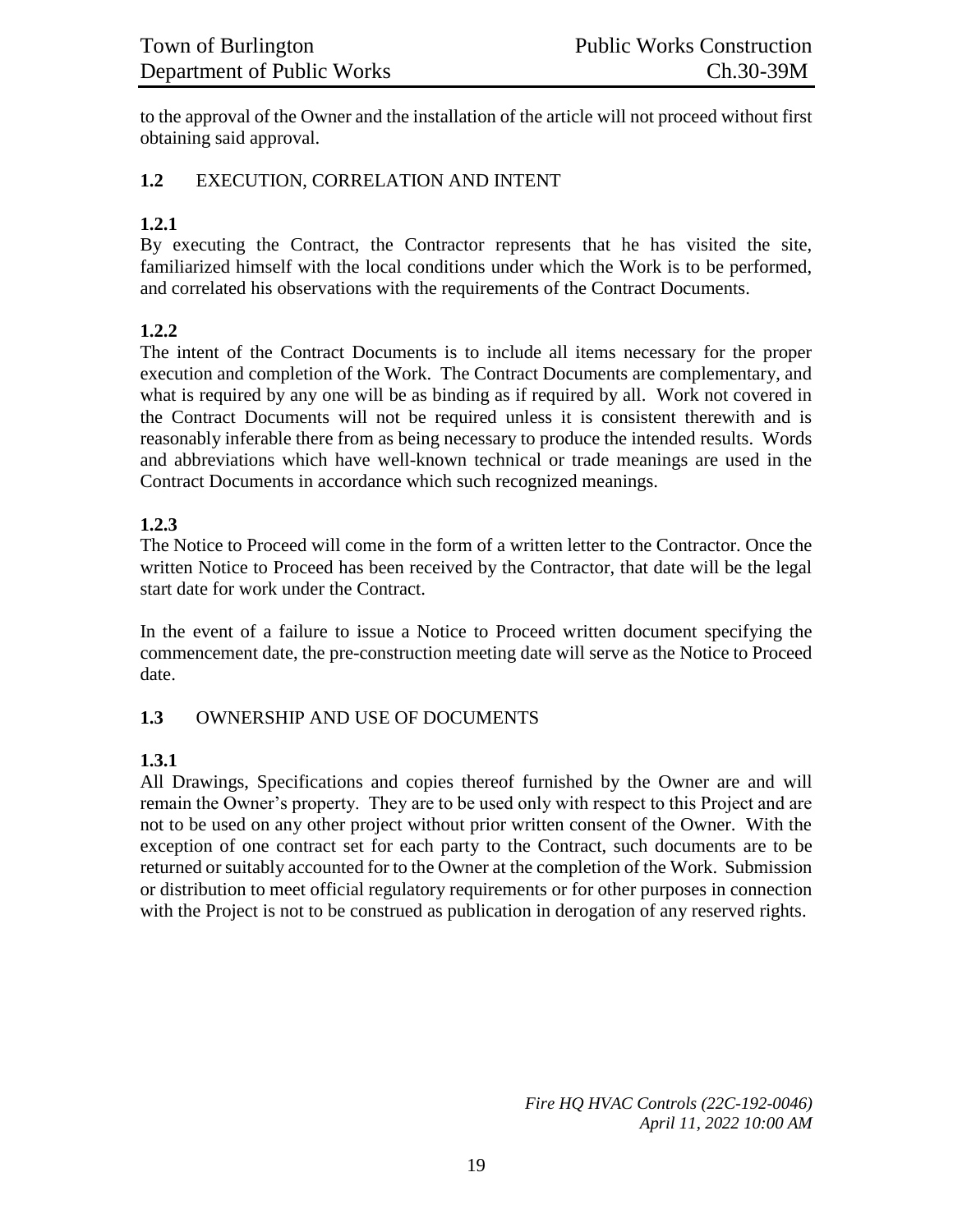# **ARTICLE 2**

# **ADMINISTRATION**

# **2.1** ADMINISTRATION OF THE CONTRACT

# **2.1.1**

The Owner or its Designated Representative will visit the site at intervals appropriate to the stage of construction to familiarize himself generally with the progress and quality of the Work and to determine in general if the Work is proceeding in accordance with the Contract Documents. However, the Owner's Designated Representative will not be required to make exhaustive or continuous on-site inspections to check the quality or quantity of the Work.

# **2.1.2**

The Owner will at all times have access to the Work whenever it is in preparation and progress. The Contractor must provide facilities for such access so the Owner may perform its functions under the Contract Documents.

# **2.1.3**

The Owner will make payments for completed work, as approved by the Owner, in accordance with M.G.L. Ch. 30, Sec. 39G. A five percent retainage will be deducted from periodic payments to the Contractor.

## **2.1.4**

The Owner will render information necessary for the proper execution or progress of the Work within twenty (20) days of any request by the contractor or in accordance with any time limit agreed upon.

## **2.1.5**

The Owner will have authority to reject Work which does not conform to the Contract Documents. Whenever, in his opinion, he considers it necessary or advisable for the implementation of the intent of the Contract Documents, he will have authority to require special inspection or testing of the Work whether or not such Work is then fabricated, installed or completed. Any such rejection of work will not relieve the Contractor of the responsibility for maintaining protection of the Work and the Owner's property.

## **2.1.6**

The Owner or its Designated Representative will review and approve or take other appropriate action upon Contractor's submittals such as Shop Drawings, Product Data and Samples, but only for conformance with the design concept of the Work and with the information given in the Contract Documents. Such action will be taken with reasonable promptness so as to cause no delay. The Owner's approval of a specific item will not indicate approval of an assembly of which the item is a component.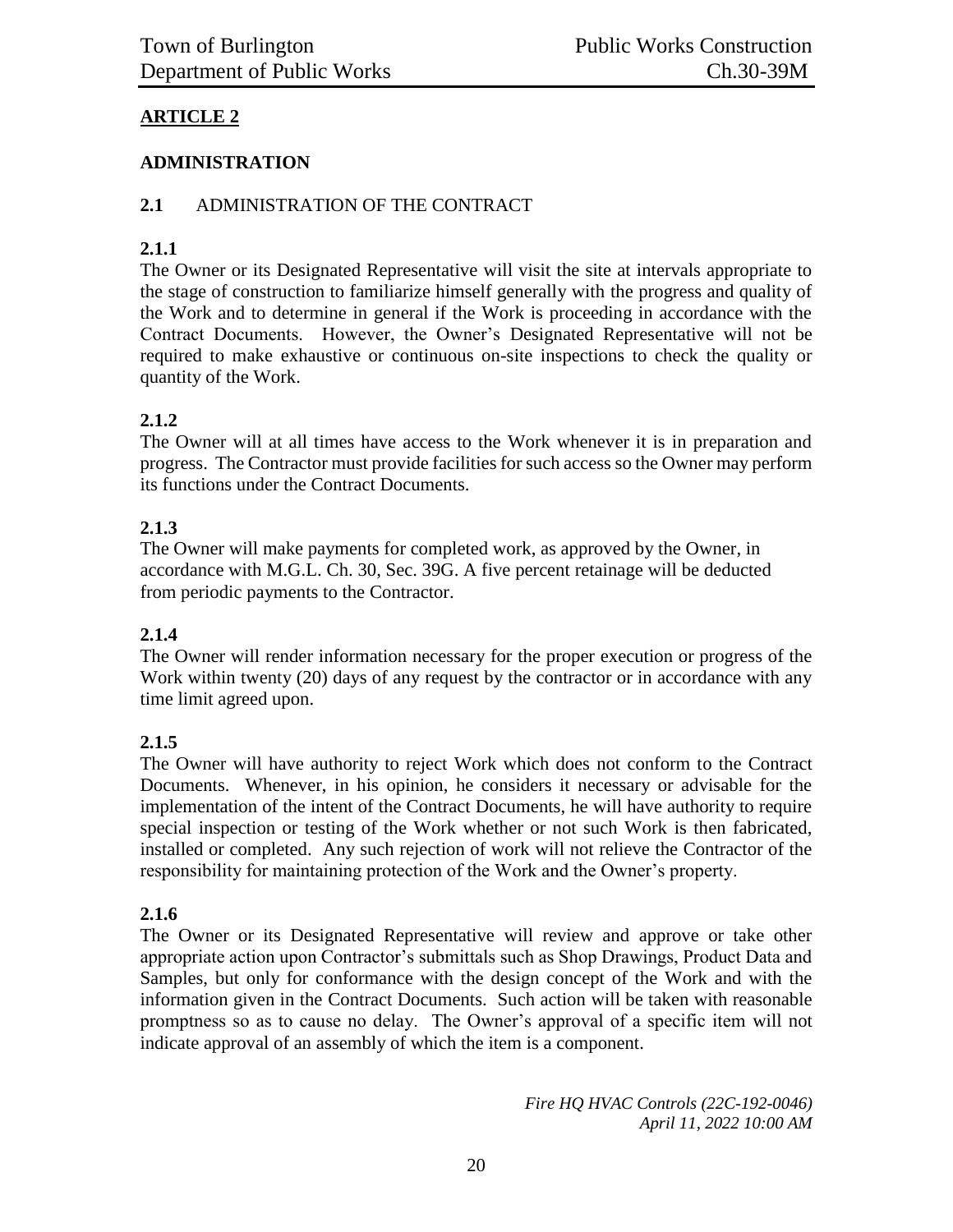# **2.1.7**

The Owner will conduct inspections to determine the date of Substantial Completion and Final Completion, will review written warranties and related documents required by the Contract and assembled by the Contractor, and will issue a final Certificate for Payment.

# **ARTICLE 3**

## **OWNER**

# **3.1** DEFINITION

# **3.1.1**

The Owner is the person or entity identified as such in the Owner-Contractor Agreement and is referred to throughout the Contract Documents as if singular in number and masculine in gender. The term Owner means the Town of Burlington or its designated representative.

# **3.2** INFORMATION AND SERVICES REQUIRED OF THE OWNER

# **3.2.1**

The Owner will, at the time of execution of the Agreement and any subsequent Change Orders, certify for the Contractor that financial arrangements have been made to fulfill the Owner's obligations under the Contract.

## **3.2.2**

The Owner will furnish all documents describing the work.

## **3.2.3**

Except as provided in Subparagraph 4.7.1. Owner will secure and pay for necessary approvals, easements, assessments and charges required for the construction, use or occupancy of permanent structures or for permanent changes in existing facilities.

# **3.2.4**

Information or services under the Owner's control will be furnished by the Owner with reasonable promptness to avoid delay in the orderly progress of the Work.

## **3.2.5**

The Owner will furnish the Contractor with three (3) copies of all Drawings and Specifications and revisions issued during the progress of the Work; all additional copies will be furnished upon request at the cost of reproduction.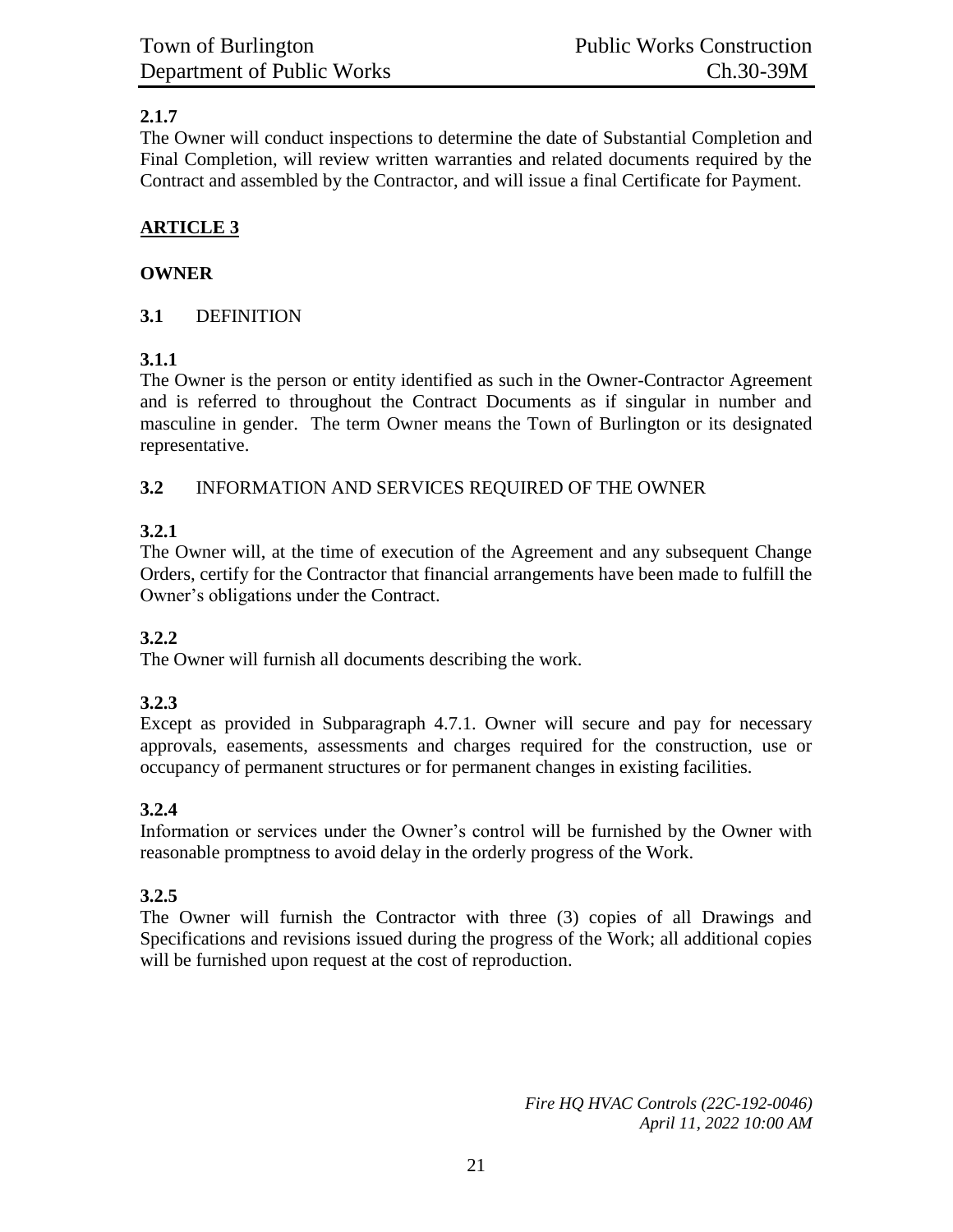## **3.2.6**

The Owner, through its Designated Represented, will forward all instructions directly to the Contractor.

#### **3.3** OWNER'S RIGHT TO STOP THE WORK

# **3.3.1**

If the Contractor fails to correct defective Work as required by the Owner or fails to carry out the Work in accordance with the Contract Documents or if the Owner will for any other reason so require, the Owner, by a written order signed personally or by an agent specifically so empowered by the Owner in writing, may order the Contractor to stop the Work, or any portion thereof, until the cause for such order has been eliminated or until further written notice from the Owner; however, this right of the Owner to stop the Work will not give rise to any duty on the part of the Owner to exercise this right for the benefit of the Contractor or any other person or entity. The Contractor must resume the Work after such stoppage promptly upon written notice to do so from the Owner. If such stoppage is required through no fault of the Contractor, the Contract Time (and the dates for achieving Substantial Completion and Final Completion) will be extended by a period equal to the period of the stoppage, and the Contractor will be compensated for its reasonable and justifiable cost incurred as a result of such stoppage.

# **3.4** OWNER'S RIGHT TO CARRY OUT THE WORK

# **3.4.1**

If the Contractor defaults or neglects to carry out the Work in accordance with the Contract Documents and fails within seven days after receipt of written notice from the Owner to commence and continue correction of such default or neglect with diligence and promptness, the Owner may, without prejudice to any other remedy he may have, perform such work or cause such work to be performed and/or make good such deficiencies. In such case an appropriate Change Order will be issued deducting from the payments then or thereafter due the Contractor the cost of correcting such deficiencies, including compensation for additional services made necessary by such default, neglect or failure. If the payments then or thereafter due the Contractor are not sufficient to cover the amount, the Contractor must pay the difference to the Owner.

## **3.5** OWNER'S RIGHT TO TERMINATE CONTRACT

## **3.5.1**

The Town reserves the right to terminate this Contract at their discretion with thirty (30) days written notice to the contractor. In the event of Contract termination, all finished or unfinished work, or un-used material, already paid for under Contract prices, will become the property of the Town of Burlington.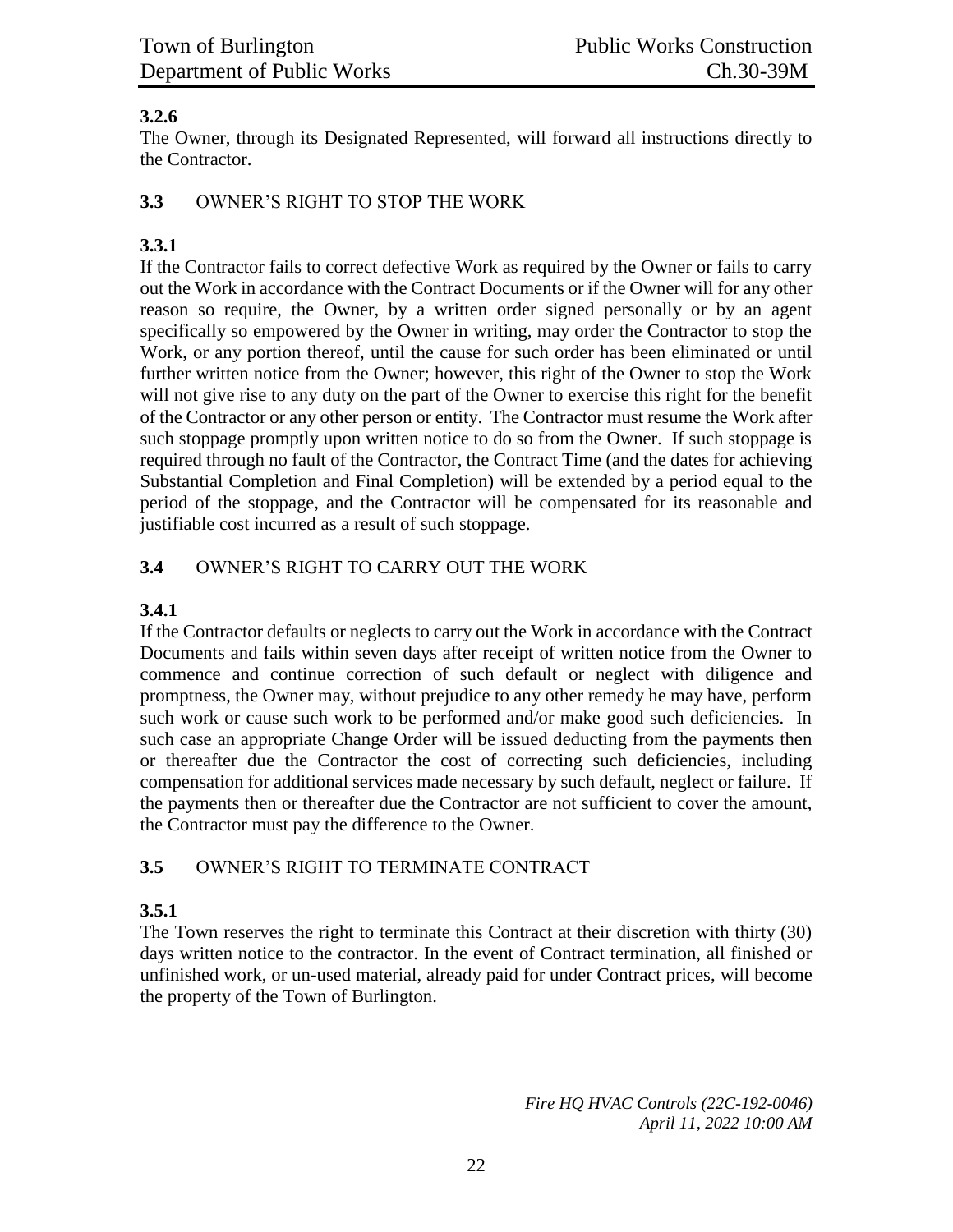# **ARTICLE 4**

# **CONTRACTOR**

**4.1** DEFINITION

# **4.1.1**

The Contractor is the person or entity identified as such in the Owner-Contractor Agreement and is referred to throughout the Contract Documents as if singular in number and masculine in gender. The term Contractor means the Contractor or his authorized representative.

## **4.2** REVIEW OF CONTRACT DOCUMENTS

# **4.2.1**

The Contractor must carefully study and compare the Contract Documents and must at once report to the Owner any error, inconsistency or omission he may discover. The Contractor will not be liable to the Owner for any damage resulting from errors, inconsistencies or omissions in the Contract Documents which he discovers but will be liable for damage to the extent he reasonably should have but failed to discover such errors, inconsistencies or omissions. The Contractor will perform no portion of the Work at any time without Contract Documents or, where required, approved Shop Drawings, Product Data or Samples for such portion of the Work.

# **4.3** SUPERVISION AND CONSTRUCTION PROCEDURES

## **4.3.1**

The Contractor must supervise and direct the Work, using his best skill and attention which will not be less than such state of skill and attention generally rendered by the contracting profession for projects similar to the Project in scope, difficulty and location. The Contractor must maintain adequate supervisory personnel at the Site during the performance of the Work. He will be solely responsible for all construction means, methods, techniques, sequences and procedures and for coordinating all portions of the Work under the Contract.

## **4.3.2**

The Contractor will be responsible to the Owner for the acts and omissions of his employees, Subcontractors and their agents and employees, and other persons performing any of the Work under a contract with the Contractor. This obligation will also extend to the presence on the Site of suppliers of materials or equipment, their employees, contractors, and agents engaged in the work.

## **4.3.3**

The Contractor will not be relieved from his obligations to perform the Work in accordance with the Contract Documents either by the activities or duties of the Owner in its administration of the Contract.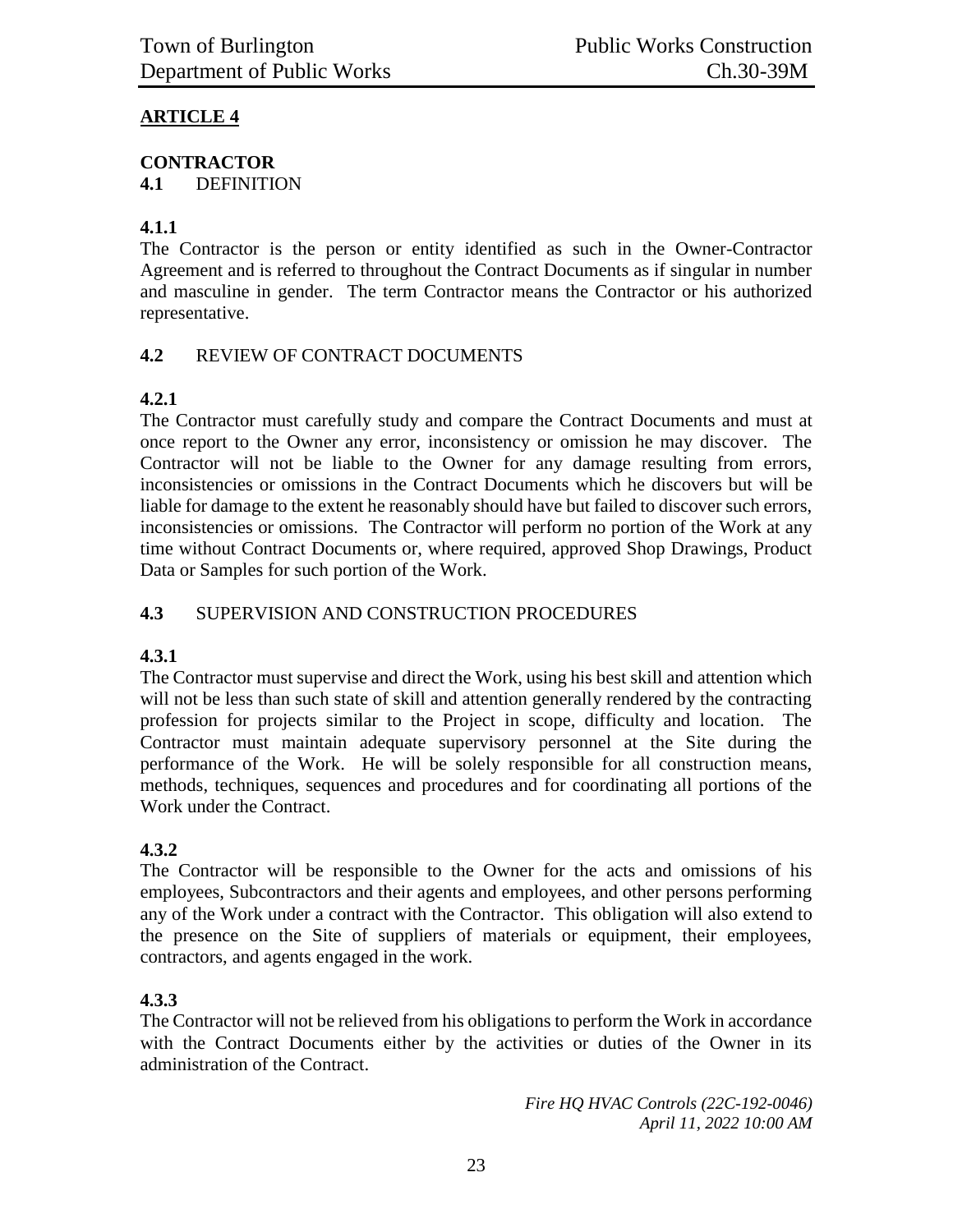#### **4.4** LABOR AND MATERIALS

#### **4.4.1**

Unless otherwise provided in the Contract Documents, the Contractor will provide and pay for all labor, materials, equipment, tools, construction equipment and machinery, water, heat, utilities, transportation, and other facilities and service necessary for the proper execution and completion of the Work, whether temporary or permanent and whether or not incorporated or to be incorporated in the Work.

#### **4.4.2**

The Contractor will at all times enforce strict discipline and good order among his employees and will not employ on the Work any unfit person or anyone not skilled in the task assigned to him including all persons on the Site controlled directly or indirectly by the Contractor.

#### **4.5** WARRANTY

#### **4.5.1**

The Contractor warrants to the Owner that all materials and equipment furnished under this Contract will be new and of recent manufacture unless otherwise permitted in writing by the Owner and that all Work will be of good quality, free from faults and defects and in conformance with the Contract Documents. All Work not conforming to these requirements, including substitutions not properly approved and authorized, may be considered defective and, promptly after written notification of non-conformance, will be repaired or replaced by the Contractor with Work conforming to such requirements. If required by the Owner, the Contractor will furnish satisfactory evidence as to the kind and quality of materials and equipment.

#### **4.6** TAXES

## **4.6.1**

The Contractor will pay all applicable sales, consumer, use and other similar taxes for the Work or portion thereof provided by the Contractor which are legally enacted at the time bids are received, whether or not yet effective.

#### **4.7** PERMITS, FEES AND NOTICES

#### **4.7.1**

Unless otherwise expressly provided in the SPECIAL CONDITIONS, the Contractor will secure and pay for all permits and fees, licenses and inspections necessary for the proper execution and completion of the Work which are customarily secured after execution of the Contract and which are legally required at the time the bids are received, and the same will at all times be the property of the Owner and will be delivered to the Owner upon completion of the Project.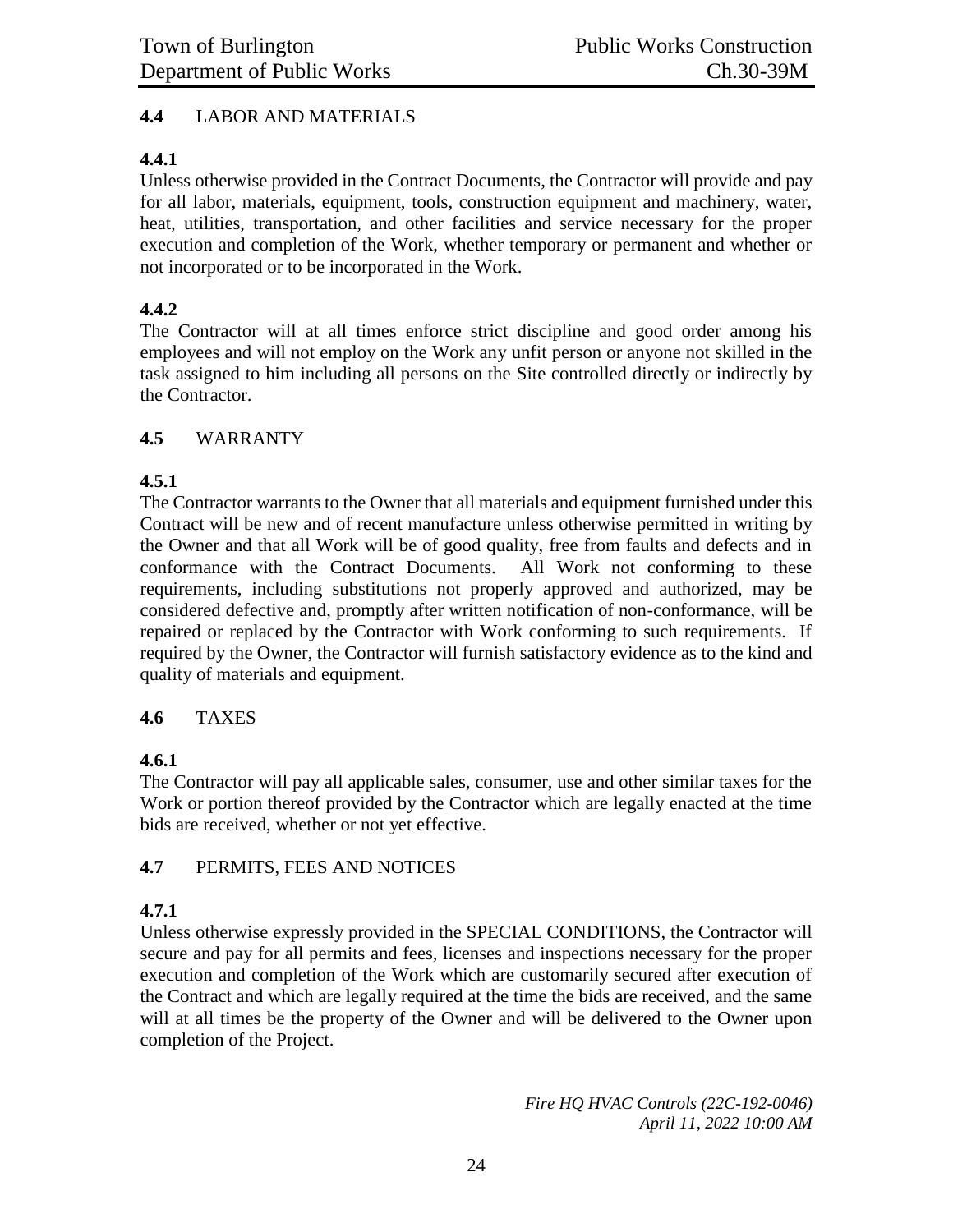# **4.7.2**

The Contractor must give all notices and comply with all federal, state and local laws, ordinances, rules, regulations and lawful orders of any public authority bearing on the performance of the Work. The Contractor must provide the Owner with reproductions of all permits, licenses and receipts for any fees paid. The Owner represents that it has disclosed to the Contractor all orders and requirements known to the Owner of any public authority particular to this Contract.

## **4.7.3**

If the Contractor observes that any of the Contract Documents are at variance with applicable laws, statutes, codes and regulations in any respect, he must promptly notify the Owner in writing, and any necessary changes must be accomplished by appropriate Modification.

## **4.7.4**

If the Contractor performs any Work which he knows or should know is contrary to such laws, ordinances, rules and regulations, and without such notice to the Owner, he will assume full responsibility therefore and will bear all costs attributable thereto.

#### **4.8** SUPERINTENDENT

#### **4.8.1**

The Contractor must employ a competent superintendent and necessary assistants who will be in attendance at the Project site at all times during the progress of the Work. The superintendent will represent the Contractor and all communications given to the superintendent will be as binding as if given to the Contractor. Important communications will be confirmed in writing. Other communications will be so confirmed on written request in each case.

## **4.9** PROGRESS SCHEDULE

## **4.9.1**

The Contractor, immediately after being awarded the Contract, must prepare and submit for the Owner's information an estimated progress schedule for the Work. The progress schedule must be related to the entire Project to the extent required by the Contract Documents, and will provide for expeditious and practicable execution of the Work. No work will start without the Project schedule. The Contractor must submit the project schedule five days prior to start the work.

## **4.10** DOCUMENTS AND SAMPLES AT THE SITE

## **4.10.1**

The Contractor must maintain at the site for the Owner one record copy of all Drawings, Specifications, Addenda, Change Orders and other Modifications, and "As-Built"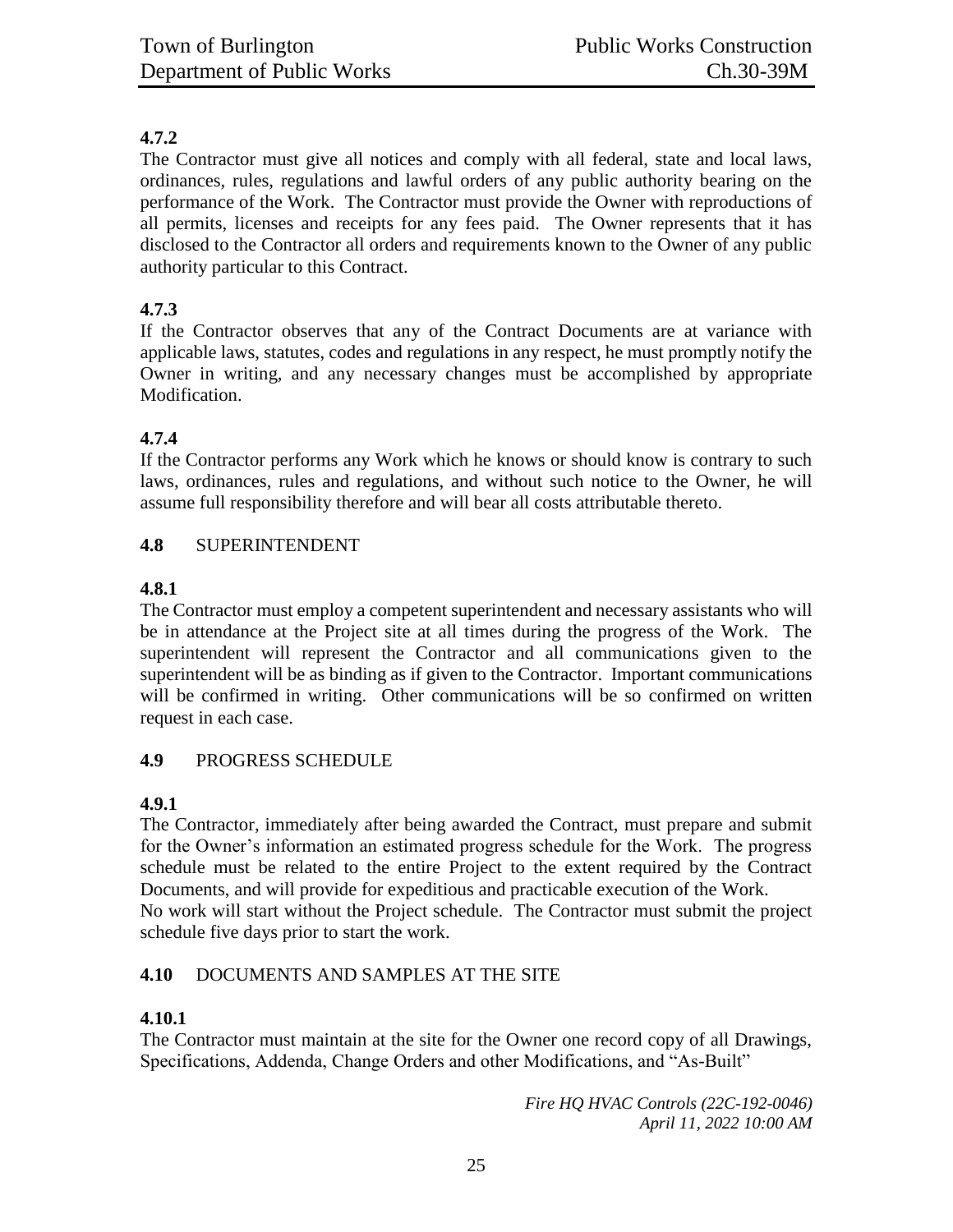Drawings and Specifications in good order and marked currently to record all changes made during construction, and approved Shop Drawings, Product Data and Samples. These will be available to the Owner upon completion of the Work.

## **4.11** SHOP DRAWINGS, PRODUCT DATA AND SAMPLES

#### **4.11.1**

Shop Drawings are drawings, diagrams, schedules and other data specially prepared for the Work by the Contractor or any Subcontractor, manufacturer, supplier or distributor to illustrate some portion of the Work.

#### **4.11.2**

Product Data are illustrations, standard schedules, performance charts, instructions, brochures, diagrams and other information furnished by the Contractor to illustrate a material, product or system for some portion of the Work.

#### **4.11.3**

Samples are physical examples which illustrate materials, equipment or workmanship and establish standards by which the Work will be judged.

#### **4.11.4**

The Contractor must review, approve and submit, with reasonable promptness and in such sequence as to cause no delay in the Work or in the work of the Owner or any separate contractor, all Shop Drawings, Product Data and Samples required by the Contract Documents.

#### **4.11.5**

By approving and submitting Shop Drawings, Product Data and Samples, the Contractor represents that he has determined and verified all material, field measurements, and field construction criteria related thereto, or will do so, and that he has checked and coordinated the information contained within such submittals with the requirements of the Work and of the Contract Documents.

#### **4.11.6**

The Contractor will not be relieved of responsibility for any deviation from the requirements or the Contract Documents by the Owner's approval of Shop Drawings, Product Data or Samples or the Owners' approval of the same unless the Contractor has specifically informed the Designated Representative in writing of such deviation at the time of submission and the Designated Representative has given written approval to the specific deviation. The Contractor will not be relieved from responsibility from errors or omissions in the Shop Drawings, Product Data or Samples by the Owner's approval thereof.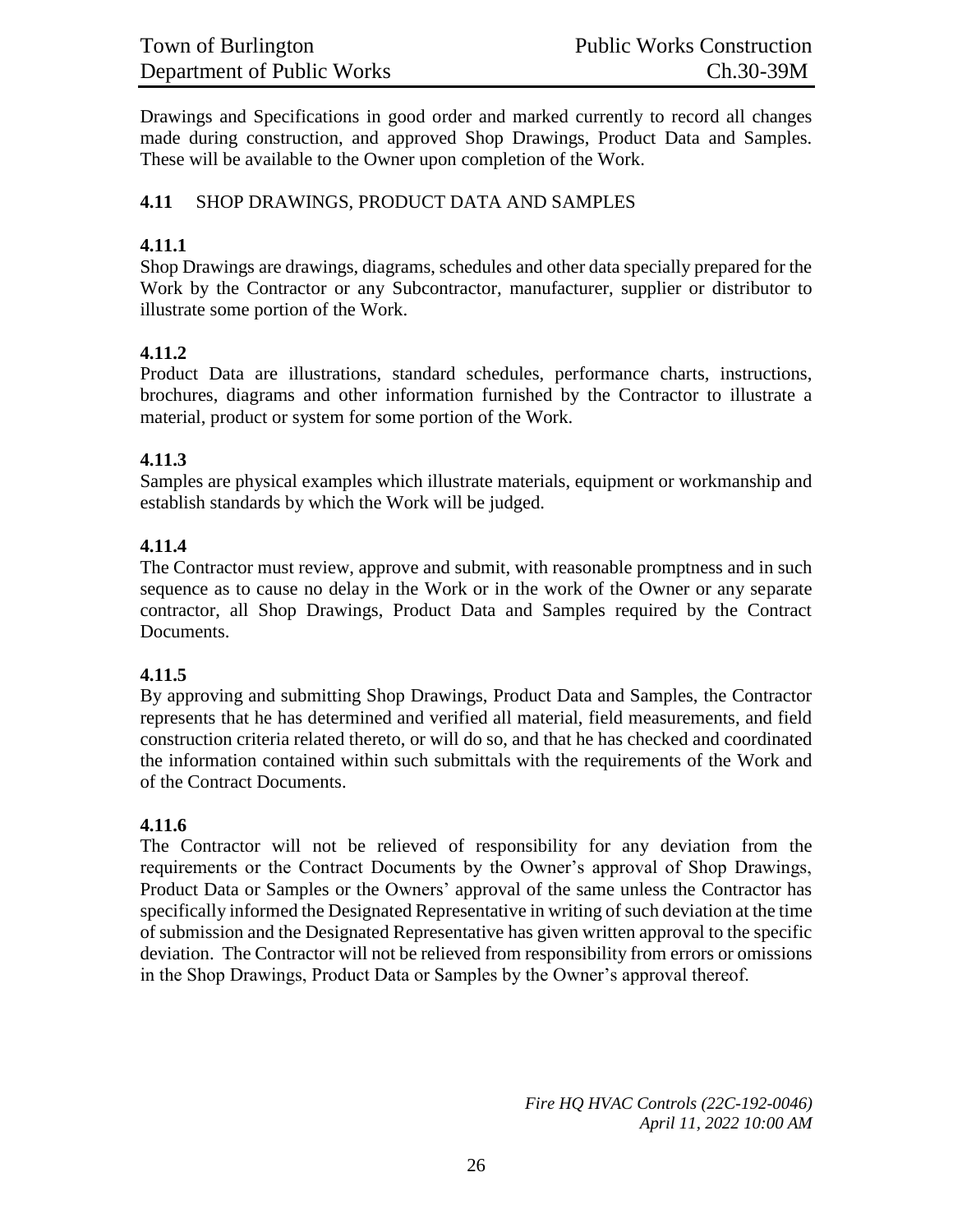# **4.11.7**

The Contractor must direct specific attention, in writing or on resubmitted Shop Drawings, Product Data or Samples, to revisions other than those requested by the Owner or its Designated Representative on previous submittals.

Designated Representative

# **4.11.8**

No portion of the Work requiring submission of a Shop Drawing, Product Data or Sample will be commenced until the submittal has been approved by the Owner or Designated Representative . All such portions of the Work will be in accordance with approved submittals.

# **4.12** USE OF SITE

# **4.12.1**

The Contractor will confine operations at the site to areas permitted by law, ordinances, permits and the Contract Documents and must not unreasonably encumber the site with any materials or equipment.

## **4.13** CUTTING AND PATCHING OF WORK

# **4.13.1**

The Contractor will be responsible for all cutting, fitting or patching that may be required to complete the Work or to make its several parts fit together properly.

## **4.13.2**

The Contractor must not damage or endanger any portion of the Work or the work of the Owner or any separate contractors by cutting, patching or otherwise altering any work or by excavation. The Contractor must not cut or otherwise alter the work of the Owner or any separate contractor except with the written consent of the Owner and of such separate contractor. The Contractor must not unreasonably withhold from the Owner or any separate contractor his consent to cutting or otherwise altering the Work.

# **4.14** CLEANING UP

# **4.14.1**

The Contractor at all times will keep the premises free from accumulation of waste materials or rubbish caused by his operations. At the completion of the Work he will remove all his waste materials and rubbish from and about the Project in full compliance with all applicable laws and regulations as well as all his tools, construction equipment, machinery and surplus materials and the Project must be thoroughly cleaned and ready for immediate occupancy by the Owner.

## **4.14.2**

If the Contractor fails to clean up at the completion of the Work, the Owner may do so as provided in Paragraph 3.4 and the cost thereof will be charged to the Contractor.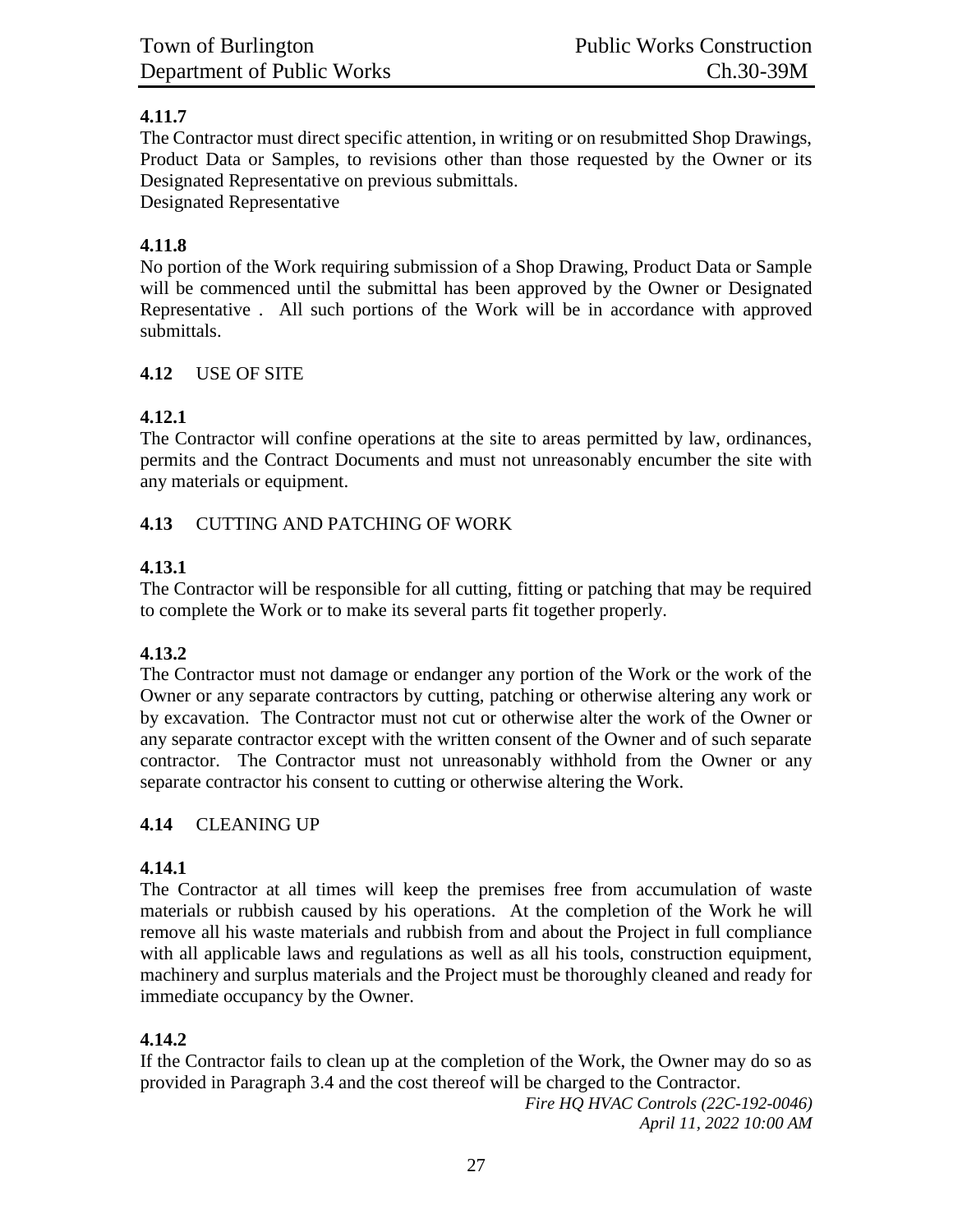#### **4.15** COMMUNICATIONS

#### **4.15.1**

The Contractor must forward all communications to the Owner's designated representative.

#### **4.15.2**

The Contractor will at all times have a designated representative in the field that is authorized to act on behalf and make decisions for the Contractor under this contract agreement.

#### **4.16** ROYALTIES AND PATENTS

#### **4.16.1**

The Contractor must pay all royalties and license fees. He must defend all suits or claims for infringement of any patent rights and will save the Owner harmless from loss on account thereof, except that the Owner will be responsible for all such loss when a particular design, process or the product of a particular manufacturer or manufacturers is specified, but if the Contractor believes or has reason to believe that the design, process or product specified is an infringement of a patent, he will be responsible for such loss unless he promptly gives such information to the Owner, and thereafter the Owner insists on the use of the design, process or products specified.

## **4.17** INDEMNIFICATION

#### **4.17.1**

To the fullest extent permitted by law, the Contractor will indemnify and hold harmless the Owner, the Designated Representative, and their agents and employees from and against all claims, damages, losses and expenses, including but not limited to attorney's fees, arising out of or resulting from the performance of the Work, provided that any such claim, damage, loss or expense (1) is attributable to bodily injury, sickness, disease or death, or to injury or destruction of tangible property (other than the Work itself) including the loss of use resulting there from, and (2) is caused in whole or in part by any negligent act or omission of the Contractor, any Subcontractor, anyone directly or indirectly employed by any of them or anyone for whose acts any of them may be liable, regardless of whether or not it is caused in part by a party indemnified there under. Such obligation will not be construed to negate, abridge, or otherwise reduce any other right or of indemnity which would otherwise exist as to any party or person described in this Paragraph 4.17.

## **4.17.2**

*Fire HQ HVAC Controls (22C-192-0046) April 11, 2022 10:00 AM* In any and all claims against the Owner the Designated Representative or any of their agents or employees by any employee of the Contractor, any Subcontractor anyone directly or indirectly employed by any of them or anyone for whose acts any of them may be liable, the indemnification obligation under this Paragraph 4.17 will not be limited in any way by any limitation on the amount or type of damages, compensation or benefits payable by or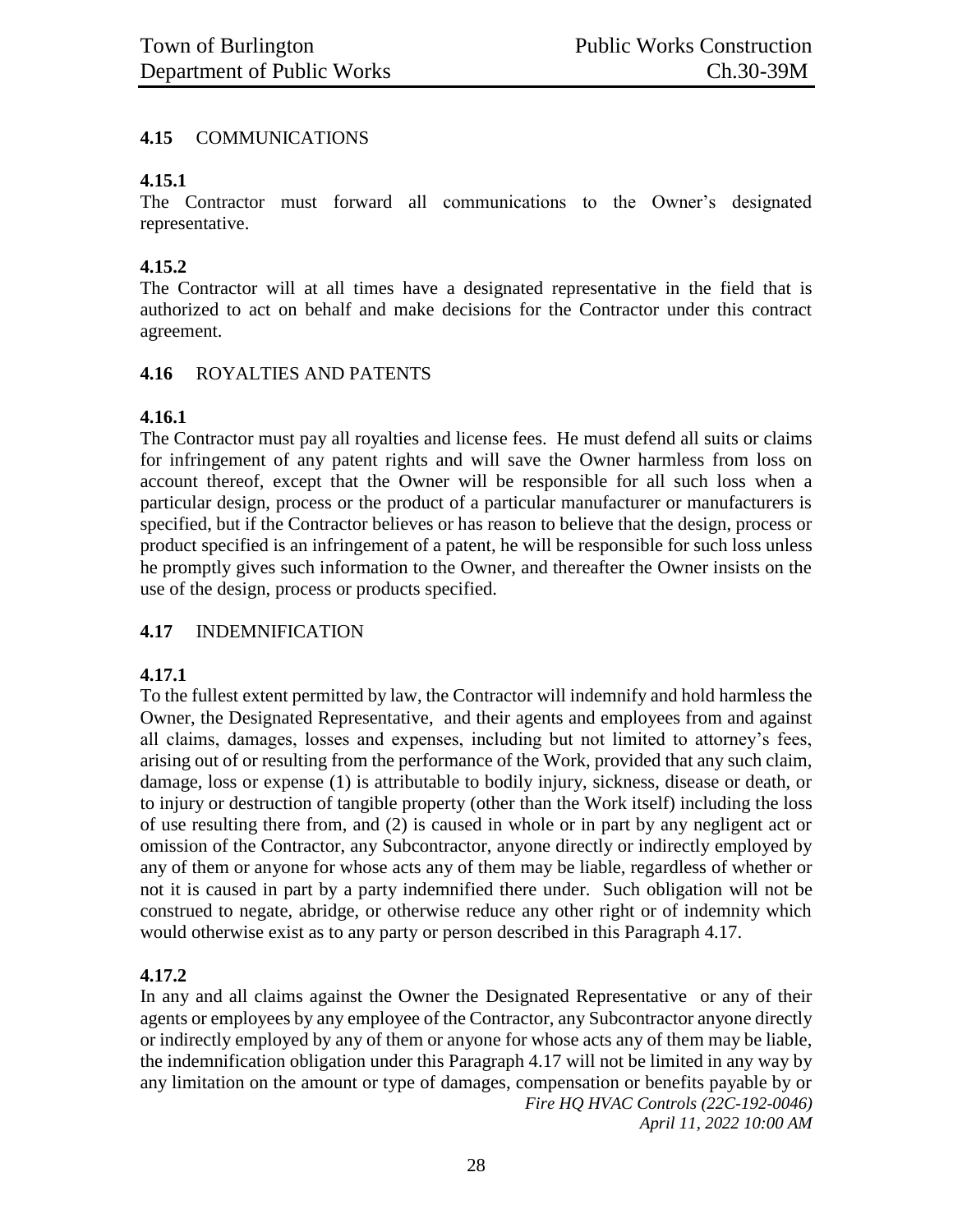for the Contractor or any Subcontractor under workers' or workmen's compensation acts, disability benefit acts or other employee benefit acts.

#### **4.17.3**

The obligations of the Contractor under this paragraph 4.17 will not extend to the liability of the Owner, the Designated Representative , their agents or employees, arising out of (1) the preparation or approval of maps, drawings, opinions, reports, surveys, change orders, designs or specifications, or (2) written directions or instructions given by the Owner, the Designated Representative , their agents or employees, provided they are the sole cause of the injury or damage.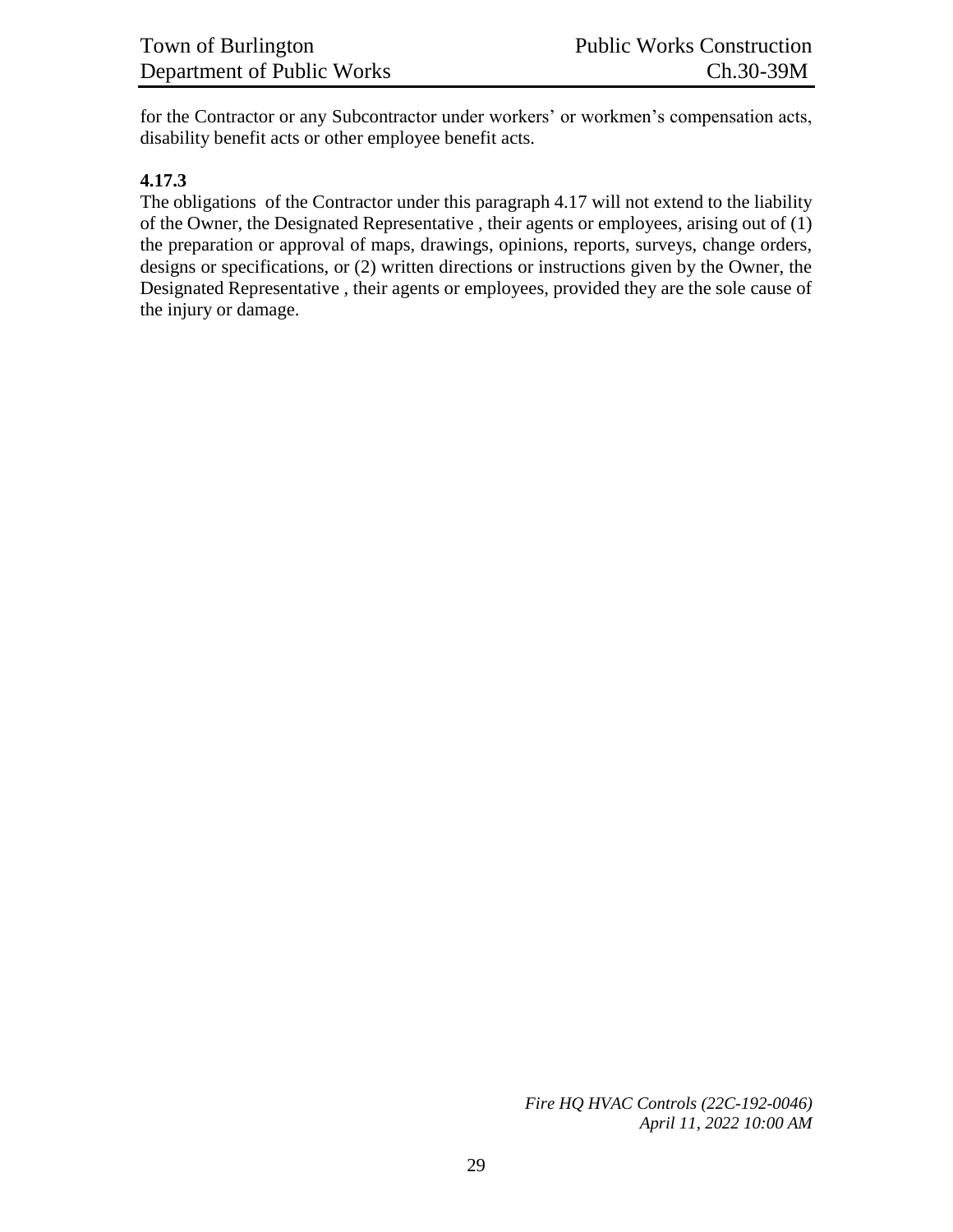#### **ARTICLE 5 INSURANCE**

Contractor must provide insurance as specified below:

# **General Liability**

#### Includes:

- Comprehensive form
- Premises/Operations
- Underground Explosion & Collapse Hazard
- Products / Completed Operations
- Independent Contractors
- Broad From Property Damage
- Personal Injury

| Each Occurrence | \$1,000,000 |
|-----------------|-------------|
| Aggregate       | \$2,000,000 |

# **Automobile Liability**

Includes:

- All Owned Vehicles
- Hired Vehicles
- Non-owned Vehicles

| Bodily Injury & Property $\vert$ \$1,000,000 |  |
|----------------------------------------------|--|
| Damage Combined                              |  |

# **Workers Compensation & Employers Liability**

 As Required by State of **Massachusetts** 

| Each Accident                   | \$100,000 |
|---------------------------------|-----------|
| <b>Bodily Injury by Disease</b> | \$500,000 |
| (Policy Limit)                  |           |
| <b>Bodily Injury by Disease</b> | \$100,000 |
| (Each Employee)                 |           |

# **Additional Insurance / Requirements**

• The Town of Burlington Will be named as Additional Insured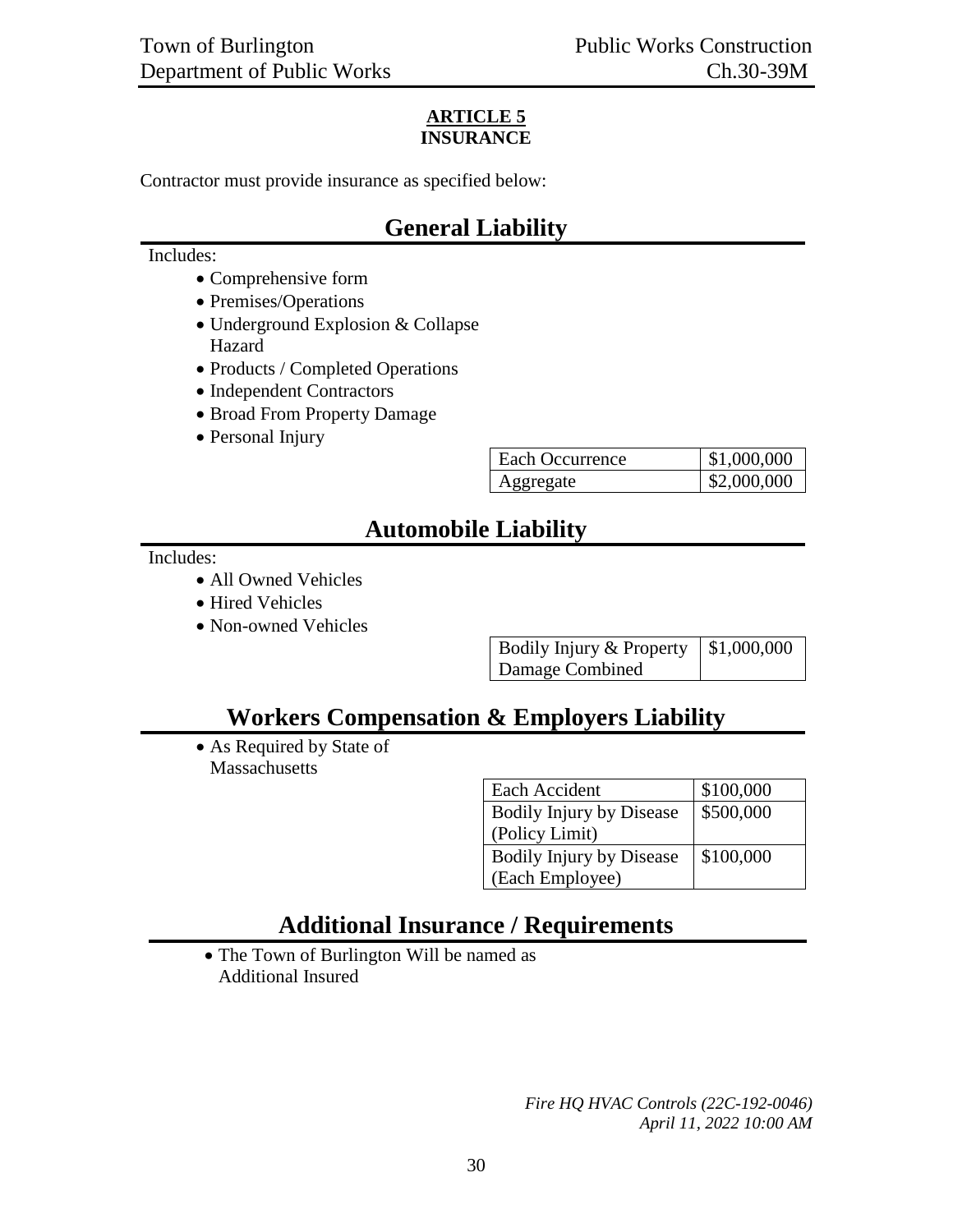#### **ARTICLE 6 LIQUDATED DAMAGES**

#### **6.1 LIQUDATED DAMAGES**

If the Contractor neglects, fails or refuses to complete the work as herein specified, or any proper extension thereof granted by the Owner, then the Contractor does hereby agree, as a part consideration for the awarding of this Contract, to pay to Owner the amount of \$1,000 per day, not as a penalty but as liquidated damages for such breach of Contract as hereinafter set forth, for each and every calendar day that the Contract will be in default after the date stipulated in the Contract for completing the work.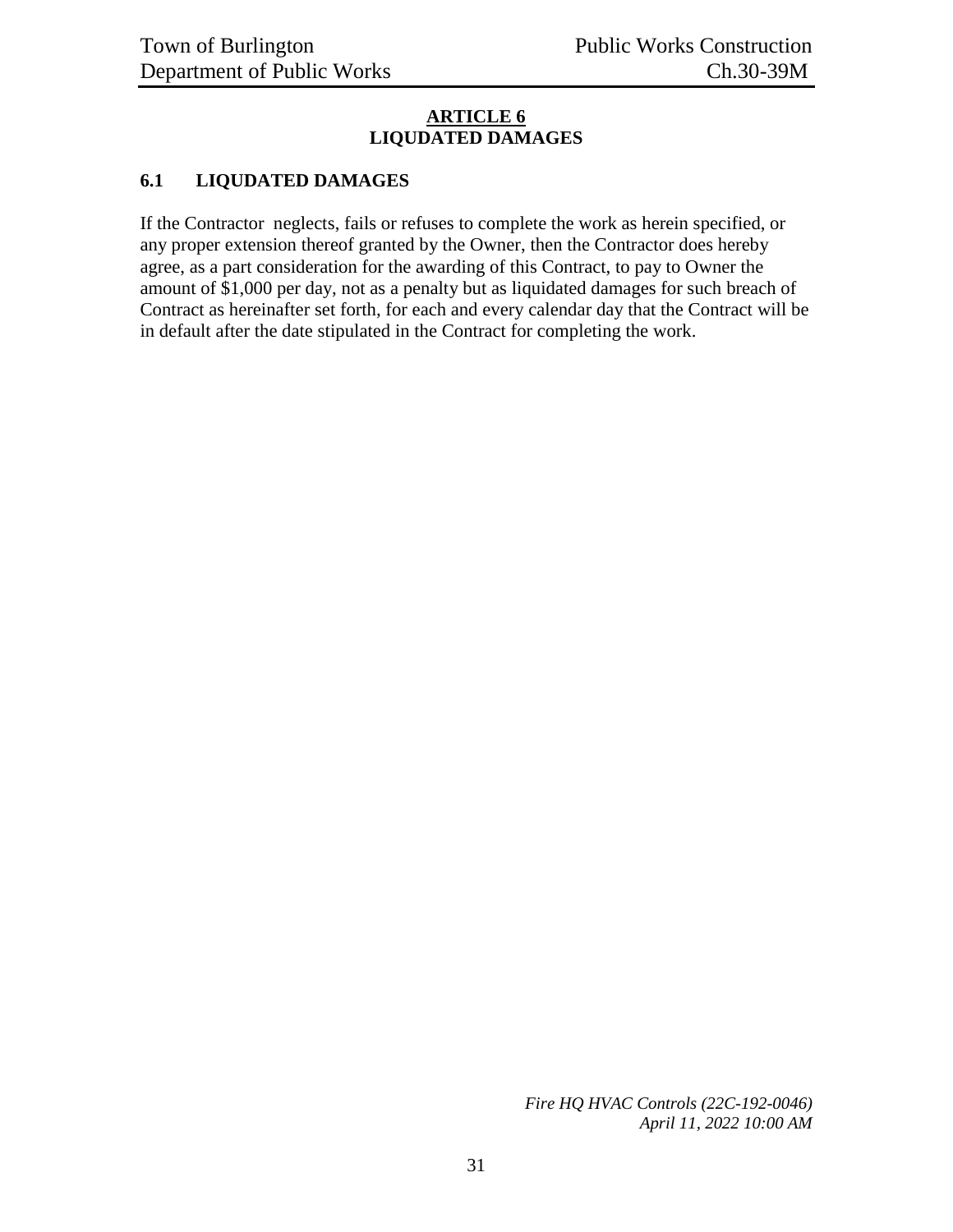# **MEASUREMENT & PAYMENT**

#### <span id="page-31-0"></span>**Item 1:**

The work consists of all material and labor necessary to complete work as described in the contract documents.

The payment shall be lump sum upon completion following satisfactory operational testing.